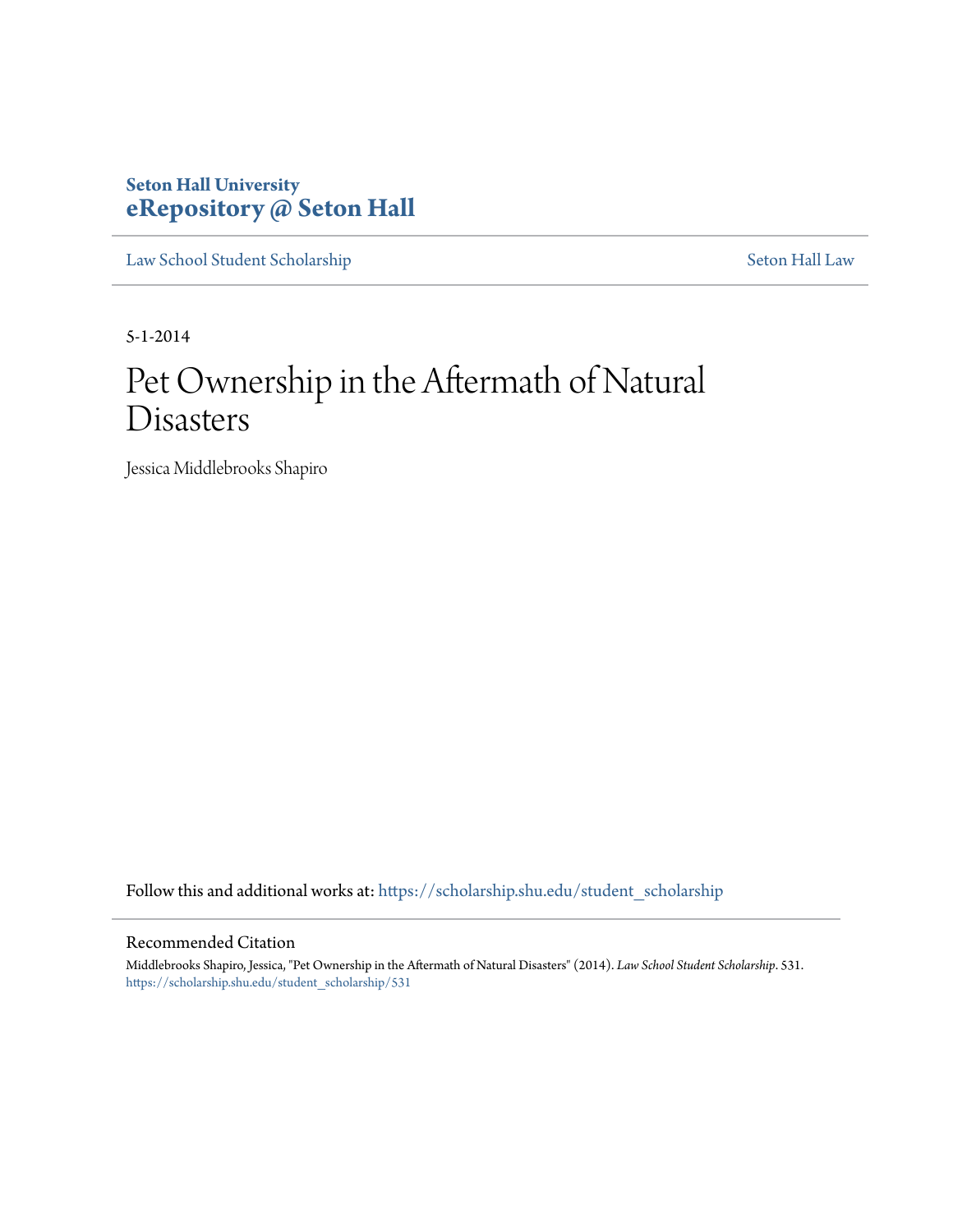# **Pet Ownership in the Aftermath of Natural Disasters**

Jessica Middlebrooks Shapiro

#### I. Introduction

I originally chose this topic because I have always been fond of New Orleans, Louisiana and animals. My mother was born in Shreveport, Louisiana and would often visit New Orleans. Growing up, she spoke of New Orleans' culture, music and food. In December 2010 I visited New Orleans for the very first time. It was everything my mother described and more. From eating beignets at Café du Monde, listening to jazz in the street, shopping on Royal Street, to a five-star dinner at Commander's Palace.

I returned in August 2011 and October 2011, and then again in January 2012 for Seton Hall Law's "BP Oil Spill Mess" Course. It was not until our class took a tour of the city's Ninth Ward did I truly feel the devastation of Hurricane Katrina. That same feeling resurfaced when Hurricane Sandy hit New Jersey, the state in which I was born and raised. My memories, like most affected by Hurricane Sandy, will be of the "old Jersey shore." In the aftermath of Sandy and given the likelihood of similar events in the near future, it is even more meaningful to address pet custody disputes resulting from these natural disasters.

Hurricane Sandy made landfall on October 29, 2012, near Atlantic City, New Jersey. Connecticut, New Jersey and New York residents would quickly learn that Hurricane Sandy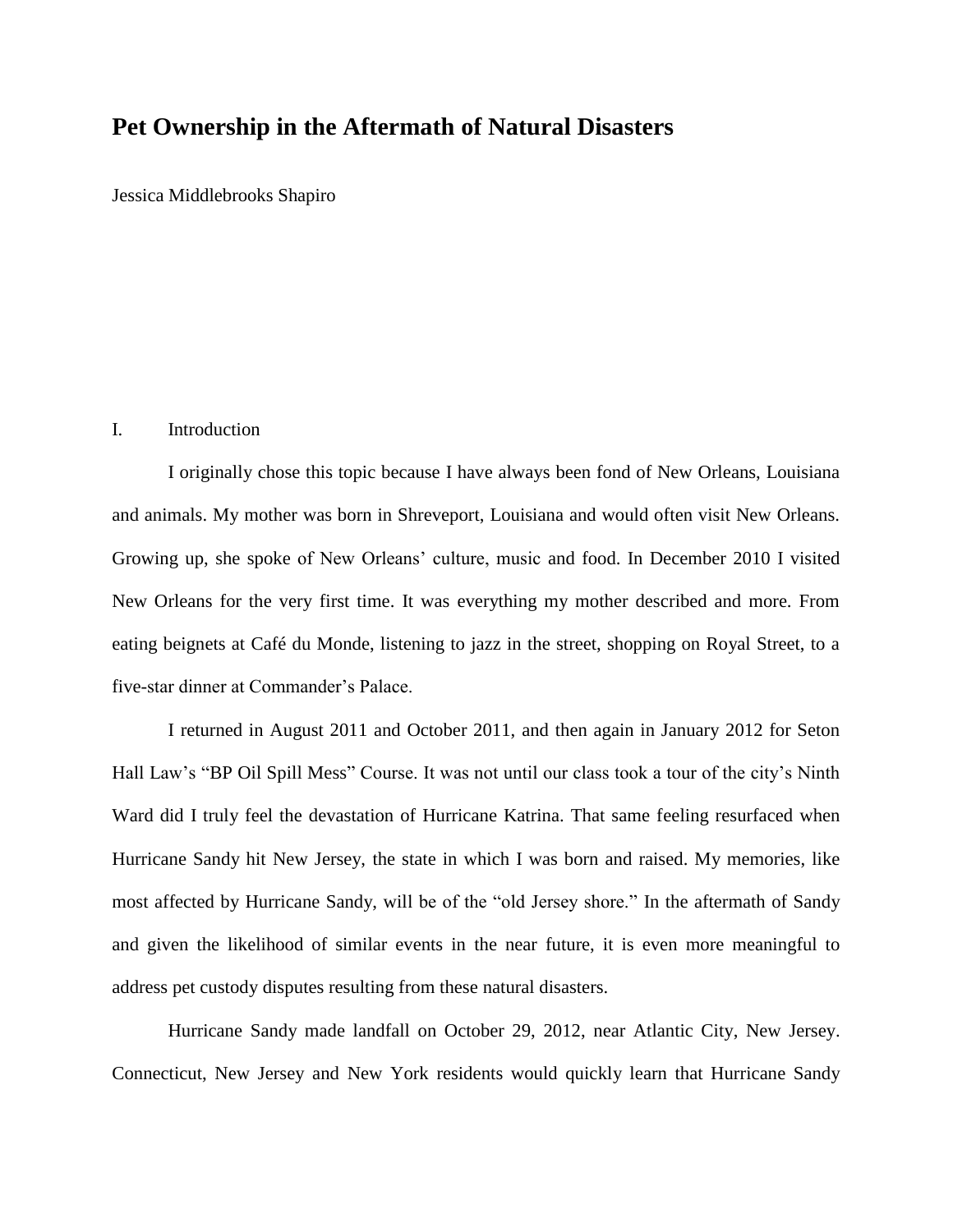would be one of the largest and fiercest storms to ever? hit the tri-state area. It was reported that it was the worst hurricane in New Jersey in 200 years.fn Residents were slammed with torrential rains, severe winds and widespread flooding. In the aftermath of the storm, residents faced lengthy power outages, gas shortages, and a paralyzed public transportation system.

There has been no shortage of media coverage of Hurricane Sandy, including coverage of pets displaced by the storm. As discussed in the *New York Daily News*:

In the aftermath of Hurricane Sandy, heartbroken pet owners are holding out hope that they will be reunited with their lost pets. But many say their search is fraught with confusion at a time when they already feel despair. 'I just wish there was one single place to look for her,' said Robbin Paraison, whose 7-year-old chocolate poodle Mocha was swept away by the rising waters as her family fled their Sea Gate, Brooklyn home.<sup>1</sup>

These media accounts poignantly express that our laws, policies and programs fail to address pets in a natural disaster situation. Since the majority of households in America have pets,<sup>2</sup> this paper addresses whether original pet owners have a legal, custodial right to reclaim pets from new owners after a natural disaster occurs. In order to address this issue, this paper will examine how property law applies to pets; pet custody dispute cases;?? pet custody dispute cases that arose specifically from Hurricane Katrina; and legislative changes that have already occurred. It concludes with essential proposed legislative solutions, largely by contrasting existing Louisiana law with New Jersey law.

# II. Background: Pets as Personal Property

 $\overline{\phantom{a}}$ 

This section presents an overview of the existing black law regarding pets as property. Pets have been considered personal property throughout legal history.<sup>3</sup> Pets "are by law treated as any other form of movable property and may be the subject of absolute, i.e., complete

<sup>1</sup> Amy Sacks, *Sandy Victims Hunt for Missing Pets,* http://www.nydailynews.com/life-style/sandy-victims-huntmissing-pets-article-1.1203559#ixzz2Cb0dEXkK (last visited December 5, 2012).

<sup>2</sup> ASPCA, *Pet Statistics*, http://www.aspca.org/about-us/faq/pet-statistics.html (last visited December 5, 2012).

<sup>3</sup> David Favre, *Animal Law*, 32 (Wolters Kluwer Law & Buisness 2011).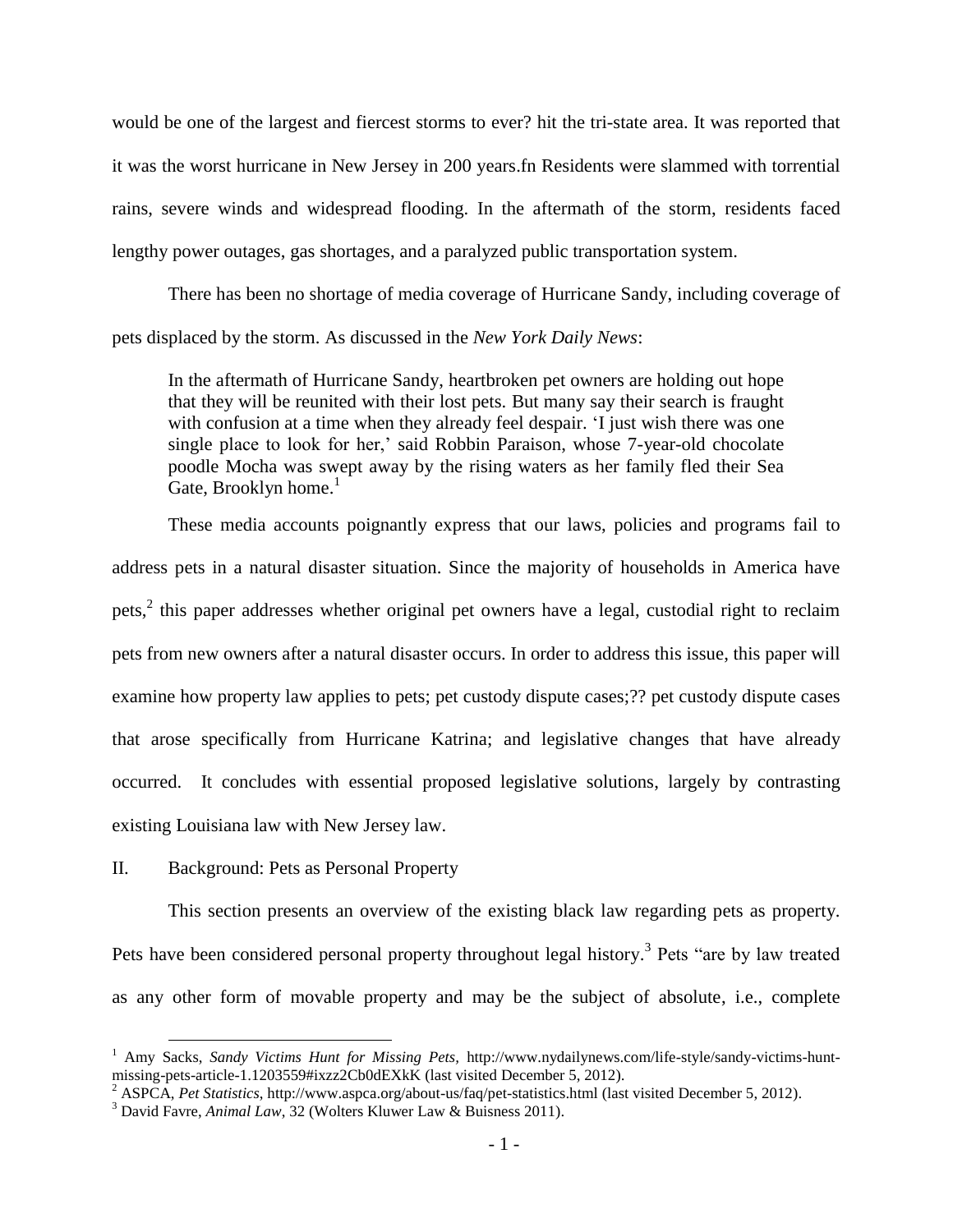ownership."<sup>4</sup> Absolute ownership of a pet creates title, which constites legally enforceable rights, and protections relative to a given object.<sup>5</sup> Title to a pet may be obtained, transferred, or lost. 6

# A. Lost Pets

This section will largely focus primarily on dogs and cats, the pets which constitute the vast majority of "lost pets" due to disasters. When a person finds such a pet, title is determined primarily by the intentions of the original owner.<sup>7</sup> If a pet is lost the original owner will retain title and have the right to regain possession. When a person finds a lost pet, an implied bailment is created under common law.  $8$  A bailment is a contractual agreement between the original owner of the pet and its finder in which the finder owes a duty to take reasonable care of the pet and return it to its original owner.<sup>9</sup> The Louisiana Civil Code states that "[o]ne who finds a corporeal movable that has been lost is bound to make a diligent effort to locate its owner or possessor and to return the thing to him. If a diligent effort is made and the owner is not found within three years, the finder acquires ownership."<sup>10</sup> Pets qualify under Louisiana law as a "corporeal movable."<sup>11</sup>

In New Jersey, the original owner has six years under the law to reclaim a lost pet. Pursuant to N.J. Stat. Ann. § 2A:14-1,

Every action at law for trespass to real property, for any tortious injury to real or personal property, for taking, detaining, or converting personal property, for replevin of goods or chattels, for any tortious injury to the rights of another not stated in sections 2A:14-2 and 2A:14-3 of this Title, or for recovery upon a

<sup>&</sup>lt;sup>4</sup> Gary L. Francione, Animals, Property, and the Law 34 (Temple U. Press 1995) (quoting T.G. Field-Fisher, Animals and the Law 19 (U. Fedn. for Animal Welfare 1964)).

<sup>5</sup> *See infra*, *supra*, note 3, at 30.

 $6$   $\underline{\text{Id.}}$  at 36.

 $\sqrt{7}$  Id. at 37.

 $\frac{8}{10}$  at 68. 9 Id.

 $10$  La. Civ. Code Ann. art 3419.

 $^{11}$  Id.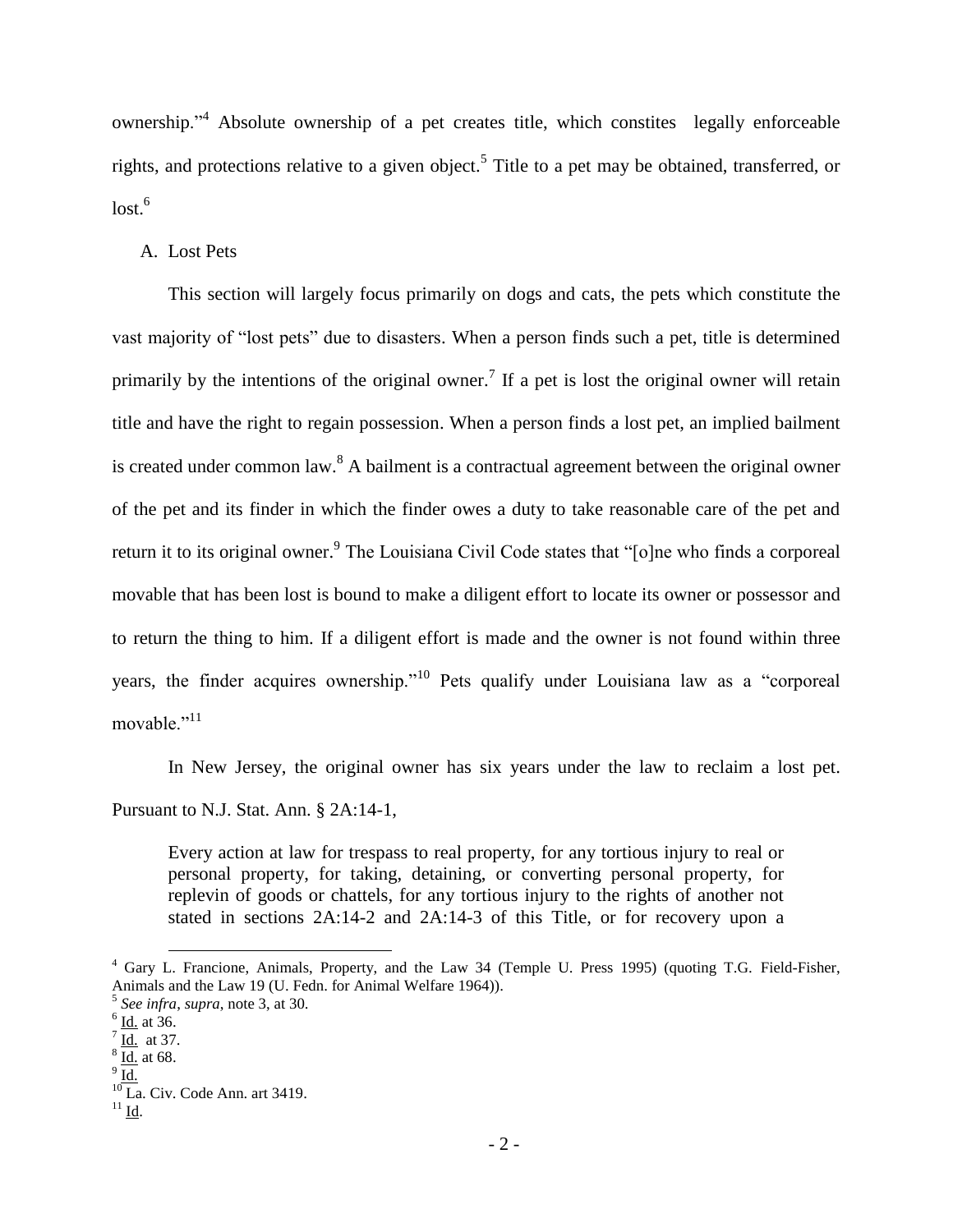contractual claim or liability, express or implied, not under seal, or upon an account other than one which concerns the trade or merchandise between merchant and merchant, their factors, agents and servants, shall be commenced within 6 years next after the cause of any such action shall have accrued.<sup>12</sup>

The original owner of a lost pet may recover possession of the pet by means of a replevin action. Replevin is "an action for the repossession of personal property wrongfully taken or detained by the defendant, whereby the plaintiff gives security for and holds the property until the court decides who owns it."<sup>13</sup> A plaintiff will generally recover possession of the pet by merely showing (1) ownership of the pet and (2) its wrongful detention by the defendant.<sup>14</sup> In the landmark property law case of O'Keeffe v. Snyder, the New Jersey Supreme Court stated that under the "discovery rule", the statute of limitations on an action for replevin begins to run when the owner knows or reasonably should know of his cause of action and the identity of the possessor of the chattel.<sup>15</sup> Subsequent transfers of the chattel are part of the continuous dispossession of the chattel from the original owner.<sup>16</sup>

# B. Abandoned Pets

Property law also affirms? that the original owner loses all property rights to a pet if he or she abandons it.<sup>17</sup> A pet is abandoned when its original owner relinquishes possession with the intent to give up absolute ownership.<sup>18</sup> The Louisiana Revised Statutes' section concerning "cruelty to animals" defines "abandons" as "to completely forsake and desert an animal previously under the custody or possession of a person without making reasonable arrangements for its proper care, sustenance, and shelter.<sup>19</sup> A typical example of abandonment is when a pet is

<sup>&</sup>lt;sup>12</sup> N.J. Stat. Ann. § 2A:14-1.

<sup>&</sup>lt;sup>13</sup> Replevin, Black's Law Dictionary (9th ed. 2009).

 $14$  66 Am. Jur. 2d Replevin § 1.

<sup>15</sup> O'Keeffe v. Snyder, 83 N.J. 478, 502, 416 A.2d 862, 874 (1980).

 $^{16}$  Id.

 $17$  Favre at 38.

<sup>18</sup> La. Civ. Code Ann. art 3418.

 $19$  La. Stat. Ann. § 14:102(2).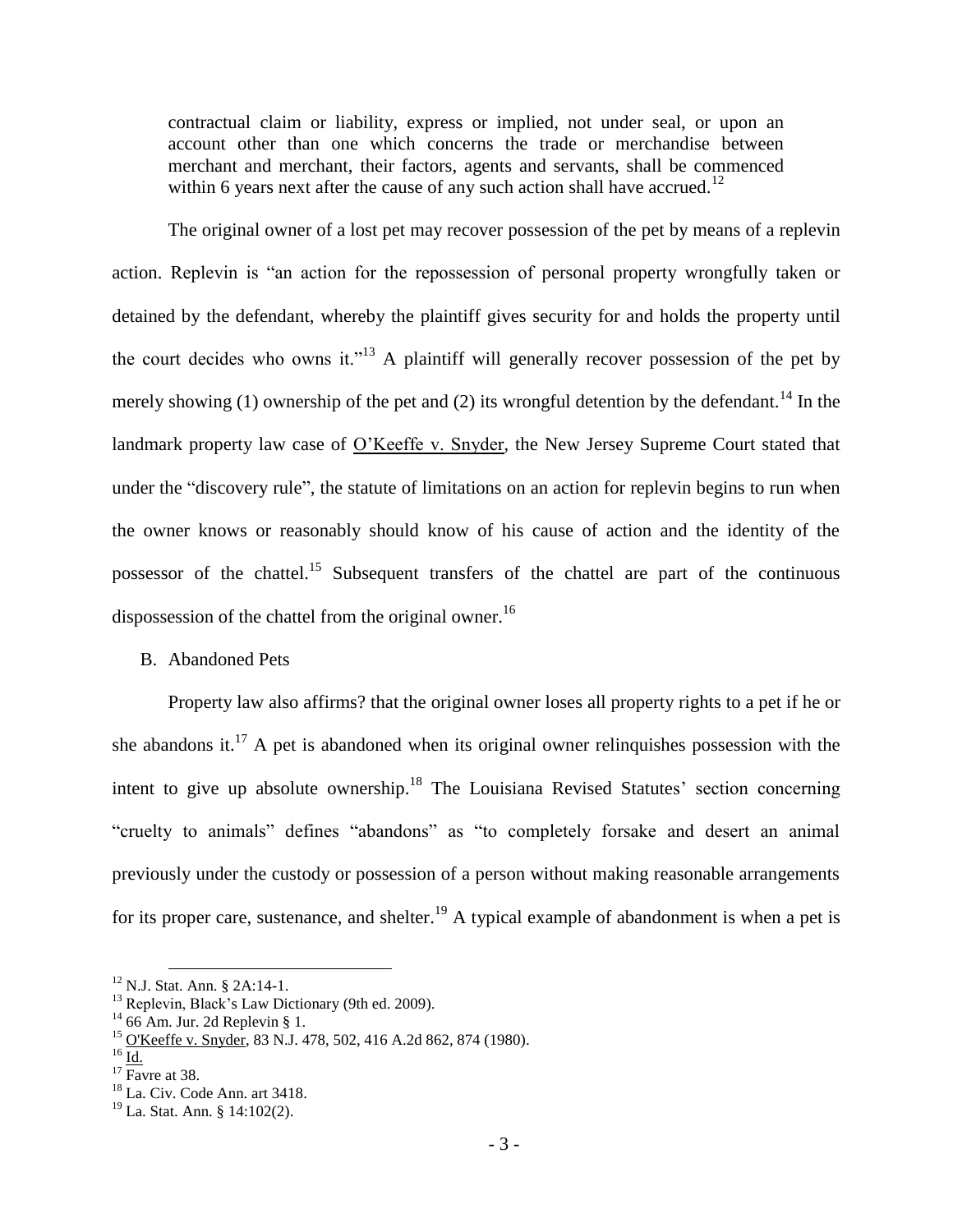held for a statutorily mandated period of time at a shelter, usually because the pet has been found by a "stranger" or has been picked up by an Animal Welfare Officer. After the time period expires, the pet is considered to be abandoned and title transfers to the shelter. The shelter can then adopt out the pet and reassign title.

Further, the Louisiana Abandoned Animals Act sets forth the statutorily mandated period of time as follows: "an animal shall be considered abandoned when the owner thereof has not paid the charge for veterinary services, including medical, or for boarding, within ten days after rendition to the owner of the invoice for such services or boarding and no other agreement with the owner has been reached for the payment of such charge for services or boarding. The person to whom the charges are due may then give notice.<sup>"20</sup> Section 2453 of the Louisiana Abandoned Animals Act sets forth the notice requirements referred to in § 2452(A): "the notice shall be given to the owner of the animal or the owner's agent at his last known address by registered mail or by certified mail, return receipt requested, and shall contain a statement that if the animal is not claimed within ten days after receipt of the notice, the animal may be sold, donated, turned over to the nearest humane society or animal control center, or otherwise disposed of as the person having custody of the animal may deem proper."<sup>21</sup>

Under New Jersey law a pet is deemed abandoned after a seven-day holding period at an animal shelter has lapsed.<sup>22</sup> Pursuant to N.J. Stat. Ann. § 4:19-15.16(f), "no shelter, pound, or kennel operating as a shelter or pound receiving an animal from a certified animal control officer may transfer the animal to an animal rescue organization facility or a foster home until the shelter, pound, or kennel operating as a shelter or pound has held the animal for at least seven

 $20$  La. Rev. Stat. Ann. § 3:2452.

 $21$  La. Rev. Stat. Ann. § 3:2453.

<sup>22</sup> N.J. Stat. Ann. § 4:19-15.16(f).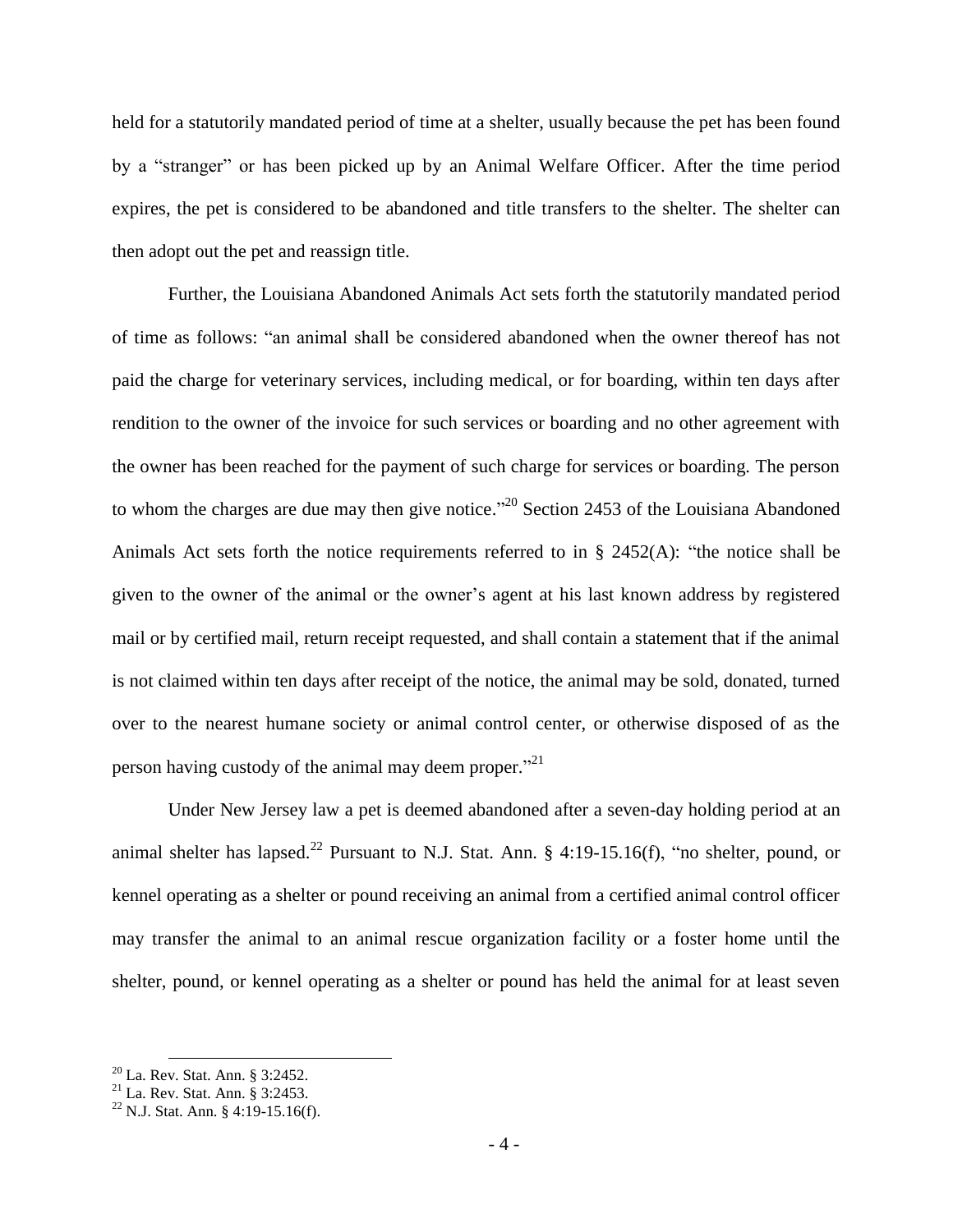days."<sup>23</sup> If the animal remains unclaimed, the animal may then be placed in a foster home or transferred to a shelter, pound, kennel operating as a shelter or pound, or animal rescue organization facility.<sup>24</sup> Similar to La. Rev. Stat. Ann. § 3:2452, notice is required by registered mail in New Jersey if the owner can be ascertained.<sup>25</sup>

In New Jersey a pet is not deemed abandoned "if the owner … seeks to claim [the animal] within seven days, or after the seven days have elapsed but before the animal has been adopted or euthanized."<sup>26</sup> The shelter shall release the animal to the owner provided the owner shows "proof of ownership, which may include a valid cat or dog license, registration, rabies inoculation certificate, or documentation from the owner's veterinarian that the cat or dog has received regular care from that veterinarian."<sup>27</sup>

Notably, in 2011 Governor Christie conditionally vetoed a bill, NJ S-2923, which recommended removal of existing sections that would permit euthanizing animals before the seven-day holding period if warranted by age, health or behavior.<sup>28</sup> Both houses of the Legislature accepted the governor's conditional veto, thus allowing New Jersey to retain the seven day holding period.<sup>29</sup> According to the Monmouth County SPCA:

Euthanasia before seven days should never be allowed to happen except in cases of extreme suffering as verified by a veterinarian, or if the animal is showing aggression? so severe it poses a significant threat to staff. Age should never be a consideration for euthanasia within the seven day hold. This provision has the

 $^{23}$  Id.

 $^{24}$  N.J. Stat. Ann. § 4:19-15.16(h).

<sup>25</sup> N.J. Stat. Ann. § 4:19-15.16(c).

 $^{26}$  N.J. Stat. Ann. § 4:19-15.16(g).

<sup>&</sup>lt;sup>27</sup> N.J. Stat. Ann. § 4:19-15.16(g)(1).

<sup>28</sup> Monmouth County SPCA Pets Blogger, *NJ S2923 - Shelters and Animals Rights Organizations United in* 

*Opposition*, http://www.nj.com/pets/index.ssf/2011/08/nj\_s2923\_-\_shelters\_and\_animal.html (last visited December 5, 2012).

<sup>&</sup>lt;sup>29</sup> New Jersey State Legislature, Bill History of S2923, http://www.njleg.state.nj.us/bills/BillView.asp (last visited December 5, 2012).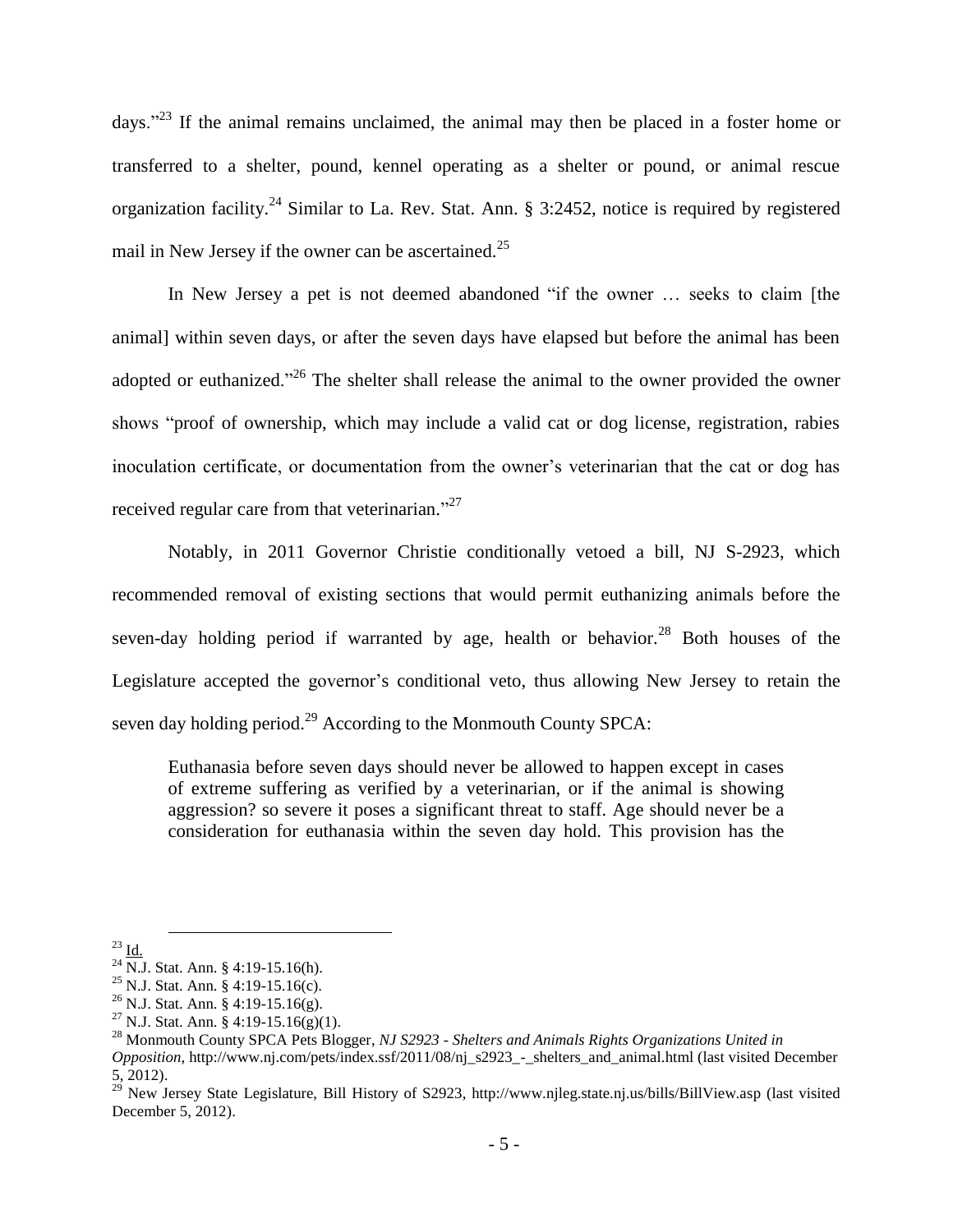potential to significantly increase the number of stray animals who are euthanized before their people have a chance to find them.<sup>30</sup>

III. Natural Disasters and Ownership

On August 29, 2005, Hurricane Katrina made landfall in New Orleans, Louisiana. New Orleans' levee<sup>31</sup> system was breached and flood defenses were destroyed.<sup>32</sup> In the aftermath of Hurricane Katrina, owners started looking for their pets. However, many shelters were destroyed and there was no official database to track pets.

As pets were located, the issue of whether pets were "lost" or "abandoned" arose. In Louisiana, a judge is required to make a case-by-case determination as to whether a pet is lost or abandoned. If a judge deems the pet abandoned, the new owner is the rightful owner. However, if the pet is deemed lost, the original owner has three years<sup>33</sup> under Louisiana law to reclaim it, and six years<sup>34</sup> under New Jersey law.

A. Pet Custody Disputes

The following cases highlight some of the legal issues concerning pet custody disputes. It should be emphasized that courts are divided in analyzing custody disputes involving pets using current laws. The first example is "Patrick the Miracle Dog." Patrick was discovered on March 16, 2011 by a building superintendent in a Newark, New Jersey apartment building just moments

<sup>30</sup> Monmouth County SPCA Pets Blogger, *NJ S2923 - Shelters and Animals Rights Organizations United in* 

*Opposition*, http://www.nj.com/pets/index.ssf/2011/08/nj\_s2923\_-\_shelters\_and\_animal.html (last visited December 5, 2012).

 $31$  A levee is an embankment made to withstand the overflow of water in case of a flood.

<sup>32</sup> John McQuaid & Mark Schleifstein, *Path of Destruction: The Devastation of New Orleans and the Coming Age of Superstorms* 192 (2006).

 $33$  La. Civ. Code Ann. art 3419.

 $34$  N.J. Stat. Ann. § 2A:14-1.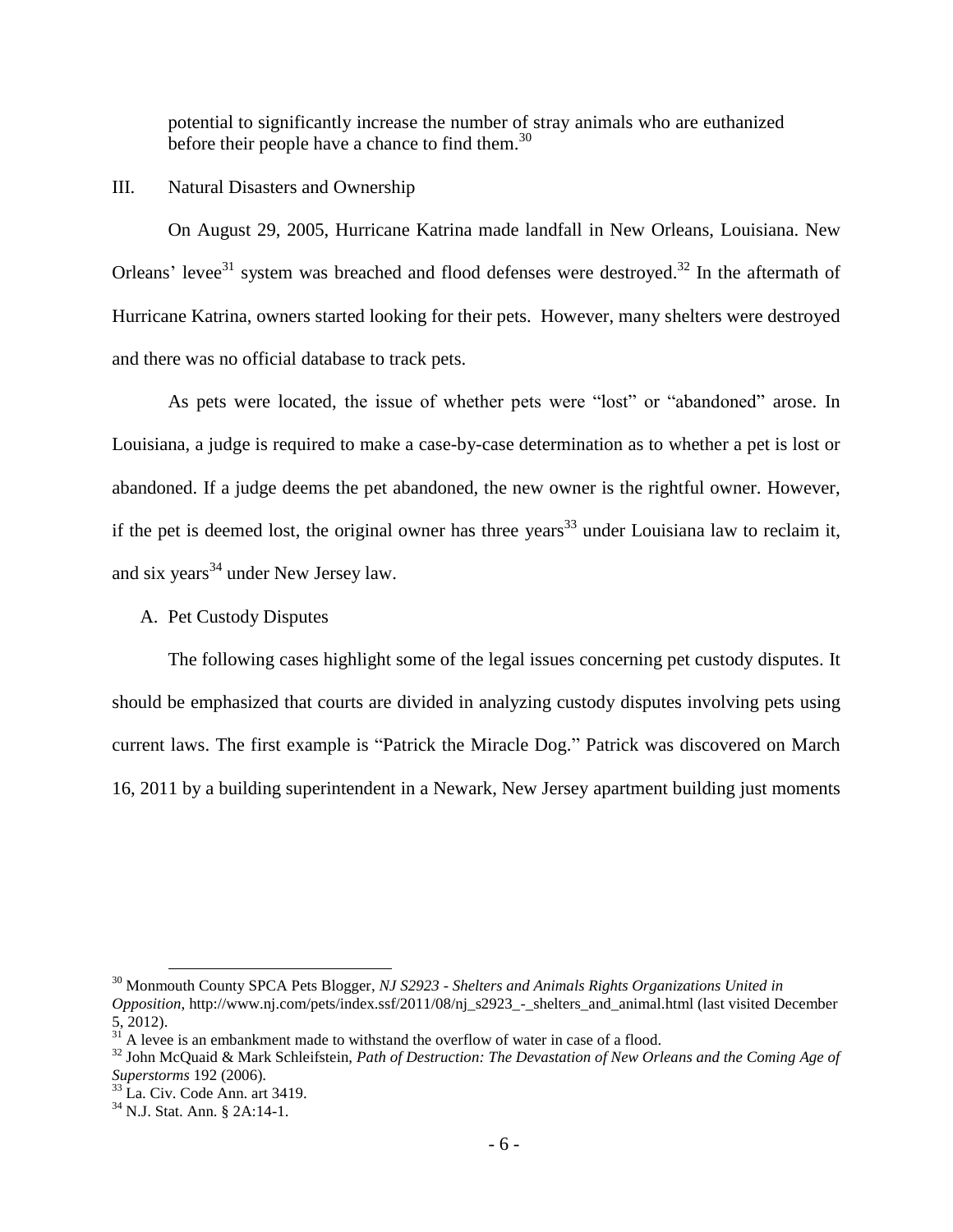before he would have been killed by a trash compacter.<sup>35</sup> Patrick was emaciated, shivering and wrapped in a plastic bag.<sup>36</sup>

Patrick was rescued and cared for by Associated Humane Societies, until he was taken to Garden State Veterinary Services where a giant hairball was removed from his stomach.<sup>37</sup> Associated Humane Societies sought permanent custody of Patrick, despite earlier rulings that he should remain in the custody of Garden State Veterinary Specialists.<sup>38</sup> On June 9, 2011, Superior Court Judge Joseph Cassini III denied Associated Humane Societies' request to move Patrick because Patrick was receiving adequate care at Garden State Veterinary Specialists.<sup>39</sup> This case brings attention to the first standard that courts may apply in analyzing custody disputes, the "best interest" standard.

This best interest standard is steadily growing more popular today.<sup>40</sup>. In determining the best interest of a pet, the court may consider which of two persons attends to the pet's basic daily needs (food, shelter, physical care); who takes the pet to the veterinarian; who provides for social interactions; who assures that state and local regulations are complied with (licensing); and who has the greatest ability to financially support the pet.<sup>41</sup> This attentive? approach towards pets is reflected in an increased number of custody battles.<sup>42</sup> In the Patrick case, a petition by the Concerned Supporters of Patrick the Miracle Dog, reads: "we do not believe that it would be in Patrick's *best interest* for him to be moved from Garden State Veterinary Specialists where he

l

<sup>35</sup> Sarah Medina, *Patrick, The Miracle Dog, Recovers After Being Starved, Tossed Down Garbage Chute*,

http://www.huffingtonpost.com/2012/09/18/patrick-the-miracle-dog- n\_1894325.html (last visited December 5, 2012).

 $rac{26}{36}$  <u>Id.</u>

 $^{37}$   $\overline{\underline{\mathrm{Id.}}}$ 

<sup>38</sup> Mary Lou Byrd, *Patrick the Dog Stays in Tinton Falls, Judge Rules*, http://longbranch.patch.com/articles/patrickthe-miracle-dogs-popularity-not-waning (last visited December 5, 2012).

 $39$  Id.

 $^{40}$  This standard is derived from child custody disputes in family law. [Could be greater explanation]

<sup>41</sup> Joyce Tischler & Bruce Wagman, *Lawyers Must Plan for More Pet Custody Cases*,

http://www.aldf.org/article.php?id=308 (last visited December 5, 2012).

 $^{42}$  Id.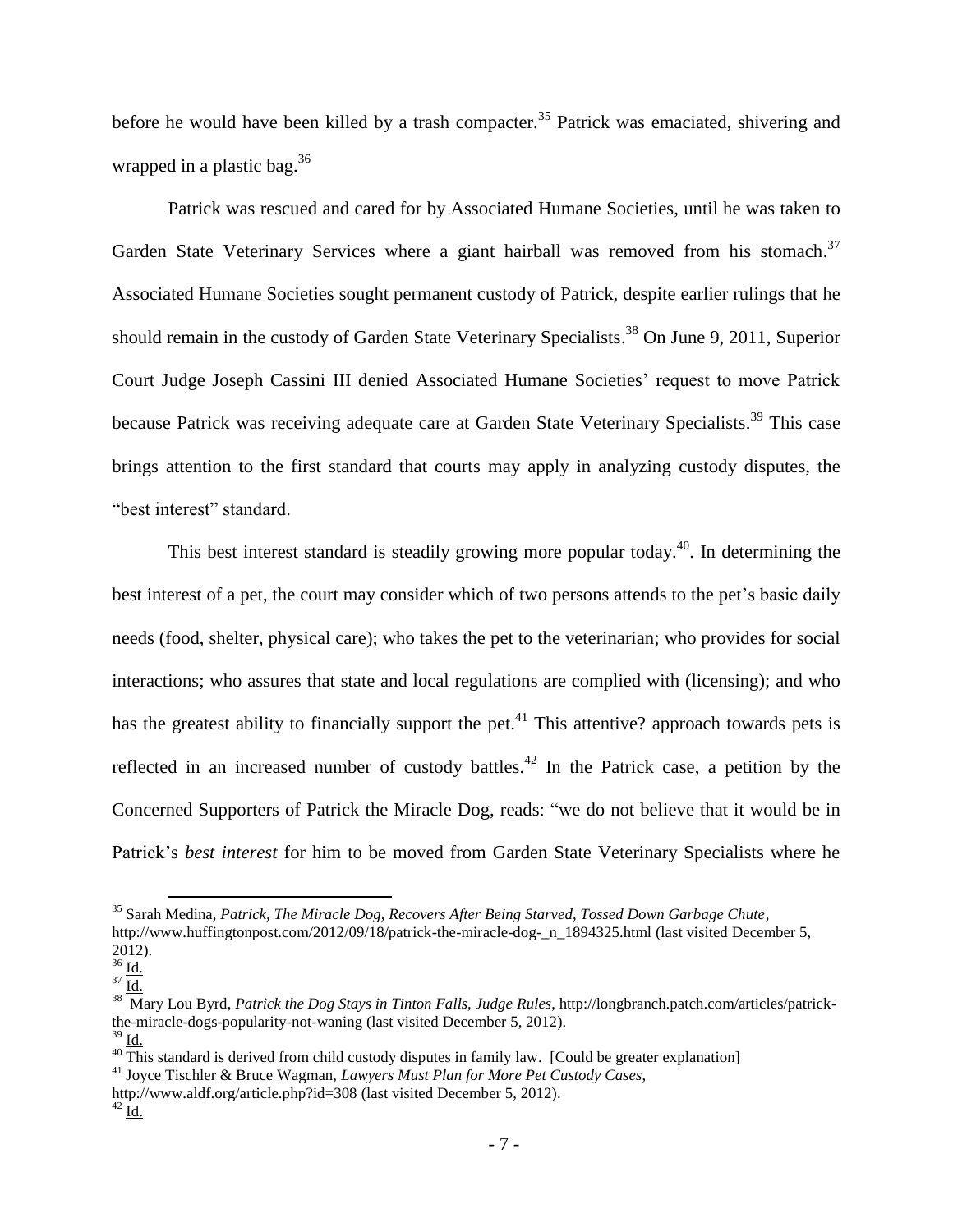has been receiving loving care since he was found.<sup>343</sup> Nonetheless, the majority of courts still apply a different standard, based on property analysis, in determining pet custody..

The next two illustrative cases come from the Vermont Supreme Court and bring attention to the property standard that courts may apply in analyzing pet custody disputes. These two cases apply traditional property law rather than the best interest standard. In the case Morgan v. Kroupa, Defendant Zane Kroupa ("Kroupa") lost his pet dog named Boy.<sup>44</sup> Kroupa informed friends and local businesses of his loss, and notified the Addison County Humane Society of the dog's escape.<sup>45</sup> Approximately two weeks later, Plaintiff Mary Morgan ("Morgan") found the dog and brought it to her home.<sup>46</sup> She called the Addison County Humane Society with a description of the dog, put up notices in local businesses and state parks, and arranged for a local radio station to broadcast announcements regarding the found dog.<sup>47</sup> Morgan took care of the dog, feeding and sheltering it for over a year.<sup>48</sup> Kroupa did not locate the dog until he was informed by a friend that the dog was at Morgan's boyfriend's house.<sup>49</sup> Kroupa went to the home to attempt, unsuccessfully, to recover the dog.<sup>50</sup> As he was leaving, though, the dog jumped in his truck and accompanied Kroupa home.<sup>51</sup>

Morgan then brought an action in replevin to recover the dog.<sup>52</sup> The trial court granted Morgan custody of the dog.<sup>53</sup> Kroupa appealed the decision arguing that he had a right to

- $^{47}$  Id.  $^{48}$  Id.
- $^{49}$  Id.
- $^{50}$  Id.
- $^{51}$  Id.
- $^{52}$   $\overline{\mathrm{Id}}$ .
- $^{53}$  Id.

<sup>43</sup> Mary Lou Byrd, *supra*. Not proper cite.

<sup>44</sup> Morgan v. Kroupa, 167 Vt. 99, 100, 702 A.2d 630, 631 (1997).

 $^{45}$  Id.

 $46 \overline{\mathrm{Id}}$ .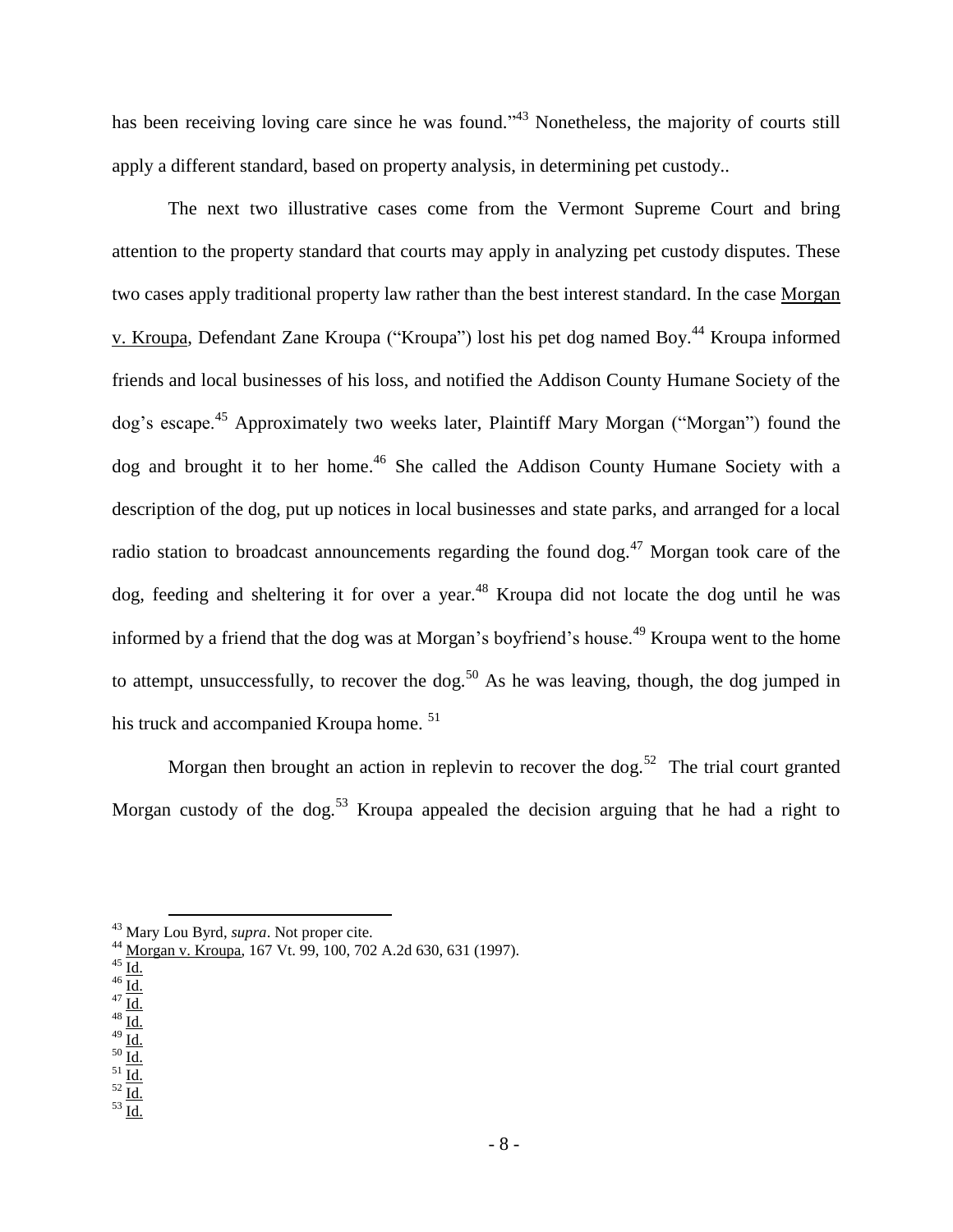possession of the dog based on property law.<sup>54</sup> The Vermont Supreme Court found that the trial court was within its discretion in awarding custody of the dog to Morgan.<sup>55</sup> It found that when the finder of a lost dog makes a reasonable effort to locate the owner and responsibly cares for the pet over a reasonably extensive period of time, the finder may be awarded possession of the dog.<sup>56</sup>

The Vermont Supreme Court held that there are several factors that a court should consider in making this discretionary decision.<sup>57</sup> Such factors include the reasonableness of the search efforts by both the owner and the finder and the length of time that the finder responsibly cared for the dog.<sup>58</sup> The Supreme Court rejected the best interest standard as an approach in deciding the case.<sup>59</sup> The Supreme Court held that "however strong the emotional attachments" between pets and humans, courts simply cannot evaluate the 'best interests' of an animal."<sup>60</sup>

The next Vermont Supreme Court case validated a local ordinance permitting shelters to dispose of pets after only a short holding period and transfer title to a third person.<sup>61</sup> In the case LaMare v. North Country Animal Rescue, Plaintiffs Chasidy LaMare ("LaMare") and Charles Arnold's ("Arnold") German Sheppard, Billy, and Billy's puppy broke free from their tether and ran away.<sup>62</sup> The puppy returned a few hours later, but Billy never did.<sup>63</sup> The same day, a couple later found Billy running down the road and brought her to Lamoille Kennel.<sup>64</sup> The kennel

 $\overline{a}$ 

- $^{56}$  Id.  $^{57}$   $\overline{\underline{\mbox{Id.}}}$
- $^{58}$  Id.
- $59$  Favre at 42.
- $60$  Morgan at 633.
- $<sup>61</sup>$  Favre at 43.</sup>

63  $\frac{1}{\underline{\mathbf{Id}}.}$  $^{64}$   $\overline{\underline{\mbox{Id.}}}$ 

 $^{54}$  <u>Id.</u> at 634.

 $\frac{55}{10}$  at 633.

 $^{62}$  Lamare v. N. Country Animal League, 170 Vt. 115, 743 A.2d 598, 599 (1999).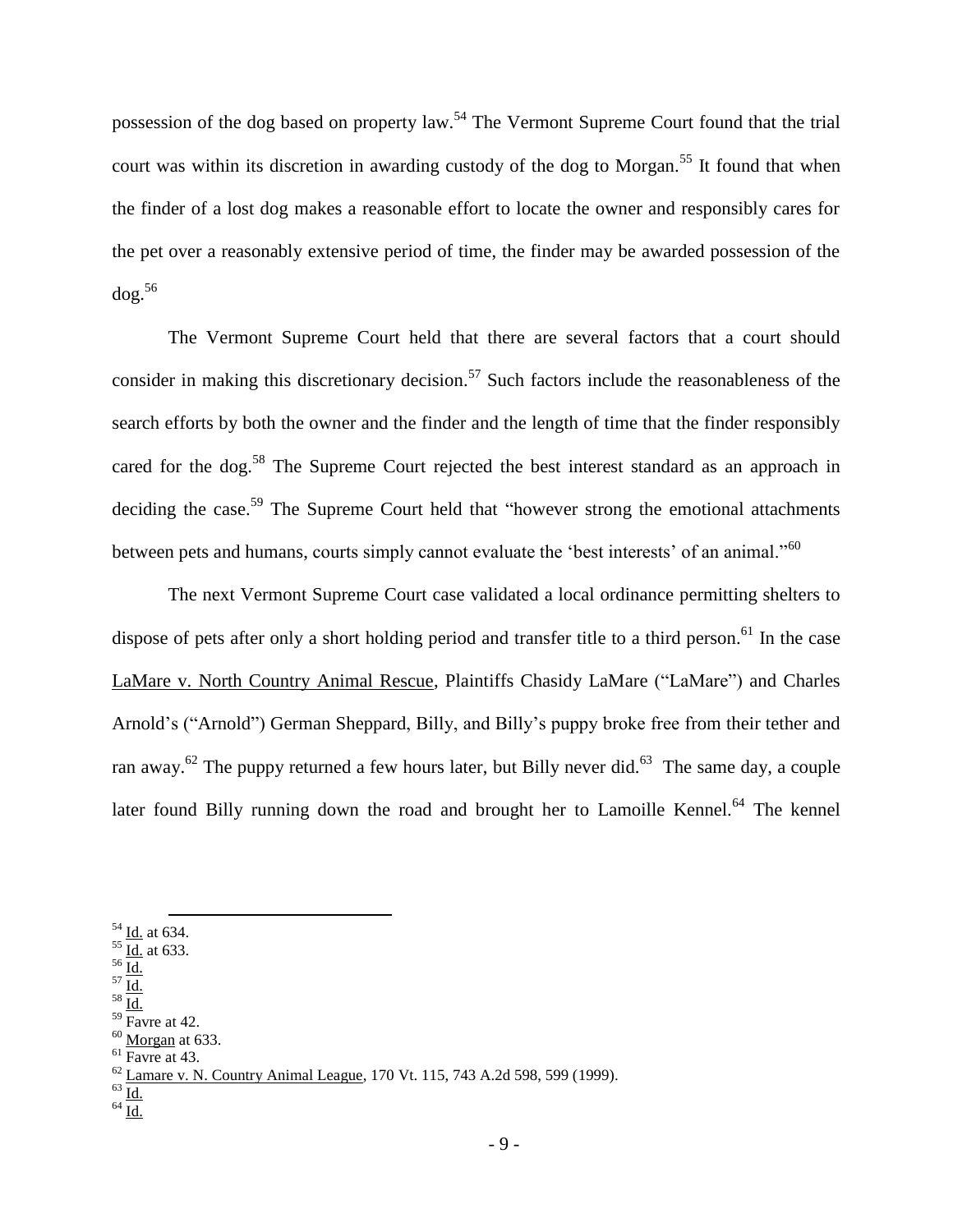notified Wolcott animal control.<sup>65</sup> As required by ordinance, animal control posted notices describing the dog in the village store, post office, and town clerk's office.<sup>66</sup> After nine days Billy was transferred to the North Country Animal League.<sup>67</sup>

After learning of Billy's whereabouts at the League, LaMare and Arnold went to the League and identified the dog.<sup>68</sup> A League employee told them that Billy belonged to the League and that the only way to gain possession was to fill out an adoption application.<sup>69</sup> LaMare and Arnold immediately completed the application; however the League denied their application and informed them that Billy had been adopted by another family.<sup>70</sup> LaMare and Arnold sued to recover their dog and for damages from the League for violation of due process. The trial court ruled against LaMare and Arnold and they appealed.<sup>71</sup> The Supreme Court held that as long as the League complied with statutory mandates, its transfer of title to a third person was upheld against the owner's original title because the owner was found to have forfeited title by losing the animal.<sup>72</sup> The League complied with statutory mandates by posting descriptive notices in the town clerk's office, post office, and village store.<sup>73</sup> Thus, the court determined that the League did not deprive LaMare and Arnold of their due process rights.<sup>74</sup>

The next case from West Virginia affirms that most animal control statutes do not violate constitutional rights of property and due process. In the case Haines v. Hampshire County Commission, Russell E. Haines and Estella J. Haines' ("Haines") dog was seized by the police

 $^{65}$  Id.

l

- $66 \overline{\mathrm{Id}}$ .  $67 \overline{\mathrm{Id}}$ .
- $^{68}$  Id.
- $69 \overline{\mathrm{Id}}$ .
- $70 \underline{\mathsf{Id}}$ . at 600.  $171$  Id.
- $\frac{72}{\text{Id.}}$  at 605.
- $\overline{^{73}$  Id. at 604.
- $^{74}$  Id.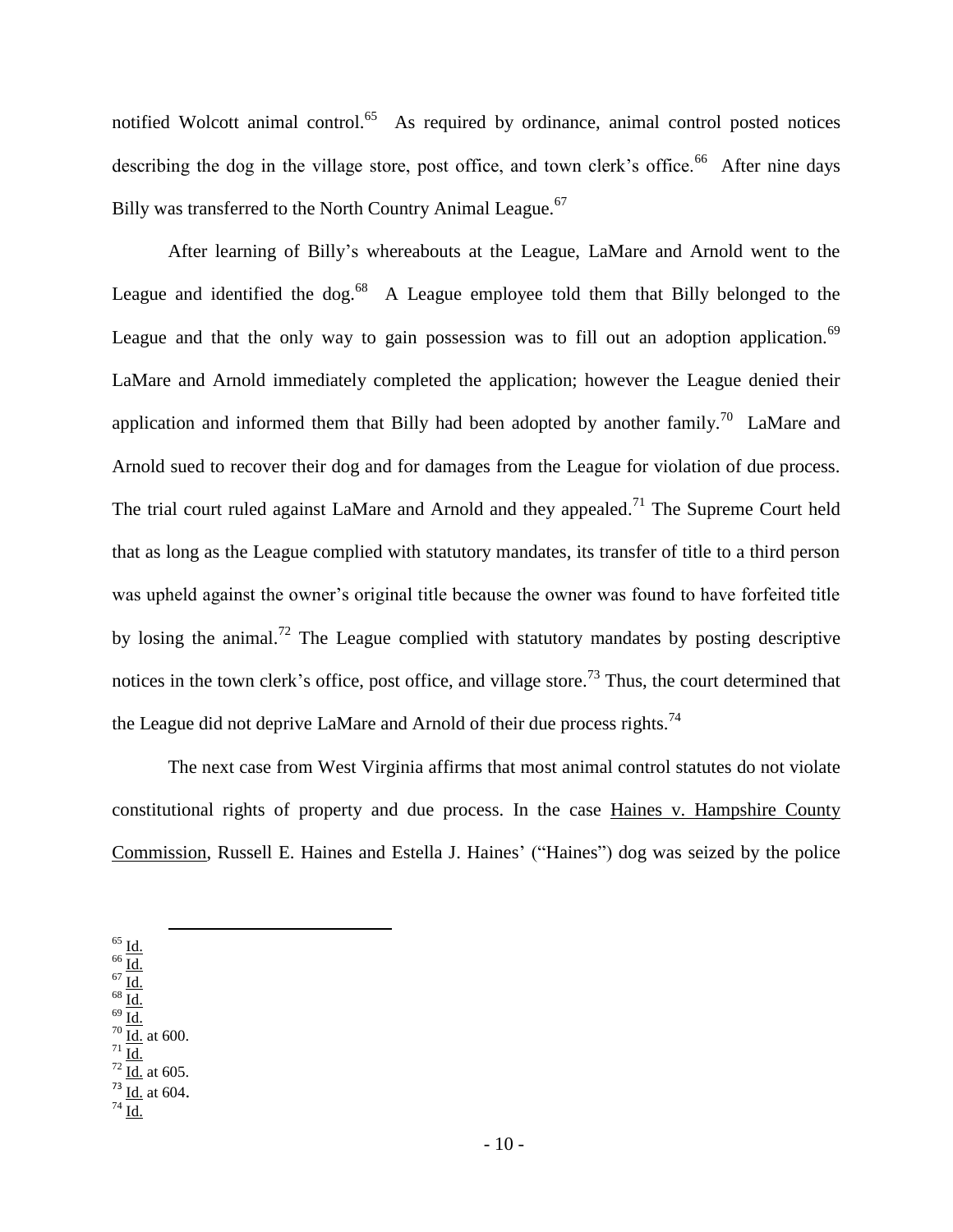while running at large.<sup>75</sup> Officer Gee was unable to read the dog's tags and subsequently impounded the dog.<sup>76</sup> Officer Gee alleged that he posted a public notice for five days at the county courthouse, waited an additional eight days, and then transported the dog to PetSmart where the dog was spayed, treated for infection, and later adopted.<sup>77</sup> The Haines alleged that they reported their dog missing to Officer Gee on August 10, 2002; and that on September 4, 2002, they saw a notice with a picture of their dog in a local newspaper stating that the dog was available for adoption through the Hampshire County Pet Adoption Program.<sup>78</sup> On September 6, 2002, Officer Gee informed the Haines that the dog had already been adopted.<sup>79</sup>

Then, the Haines filed suit alleging that their substantive and procedural due process rights were violated.<sup>80</sup> They argued that their dog was held in custody without notifying them of its whereabouts and then was unlawfully sold.<sup>81</sup> The circuit court dismissed the Haines' complaint and they appealed, seeking repossession of their dog, monetary damages, and the removal of the Officer Gee, the individual who had impounded their dog.<sup>82</sup> The West Virginia Supreme Court of Appeals held that a finding in favor of the Haines would render the effect of numerous animal control statutes virtually null and void.<sup>83</sup> As such, intervention by the Court would necessarily have a chilling effect on future enforcement efforts.<sup>84</sup> Here, the Court ruled that the Haines were without recourse because the Hampshire County Commission acted within

- $^{79}$  Id.
- $80 \overline{\mathrm{Id}}$ .  $81 \overline{\mathrm{Id}}$ .
- $82$  Id.

<sup>&</sup>lt;sup>75</sup> Haines v. Hampshire County Comm'n, 216 W. Va. 499, 500 (2004).

 $76 \overline{\mathrm{Id.}}$  at 500-01.

 $\frac{77}{10}$  at 501.

 $^{78}$  Id.

 $\frac{83}{1}$   $\overline{\text{Id.}}$  at 503.

 $84$  Id.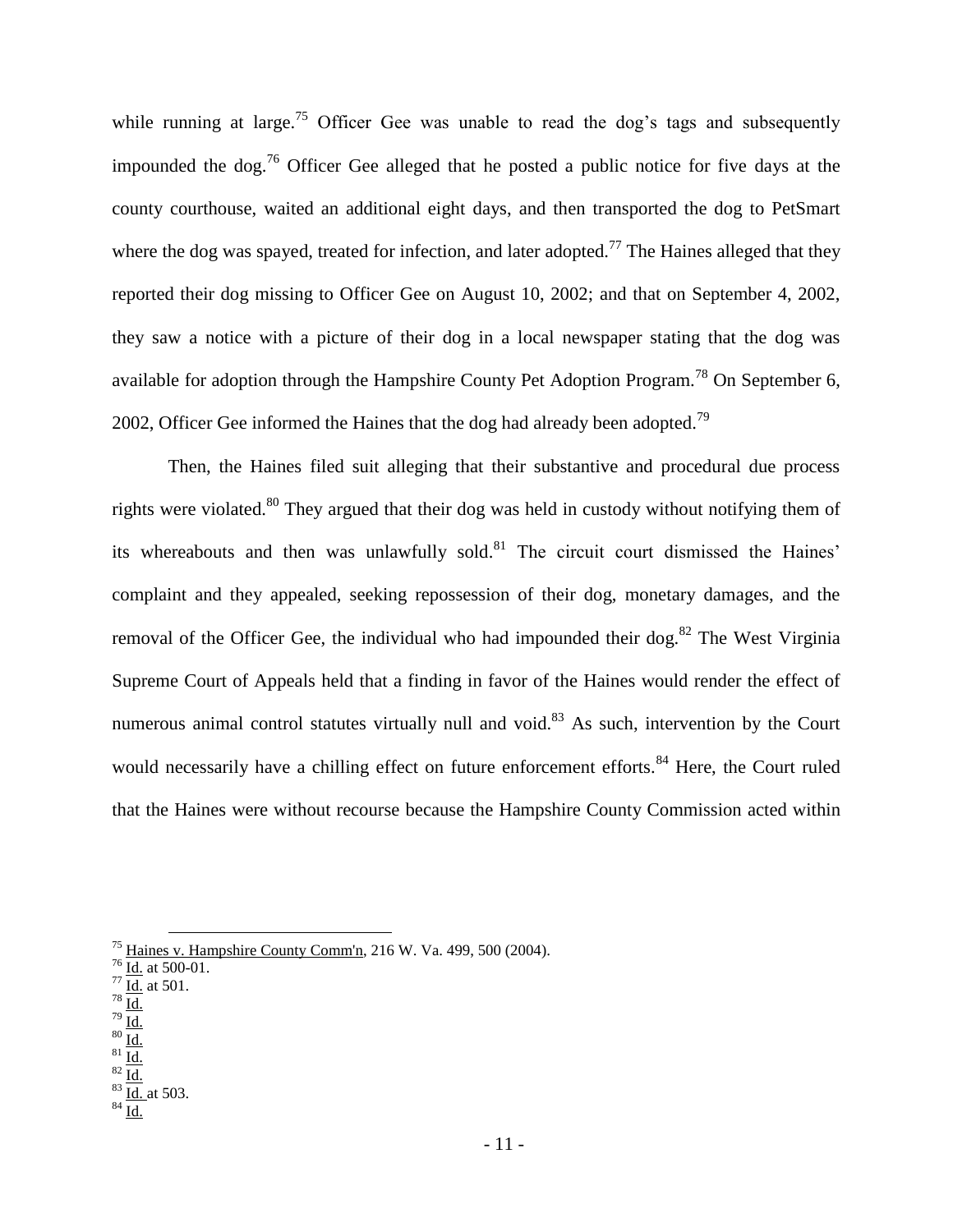the scope of applicable laws.<sup>85</sup> Notably, traditional property law would have applied had the Haines timely sought the return of their dog. [not clear what traditional property law]

# B. Hurricane Katrina Cases

In hindsight, Hurricane Katrina taught our nation that the safety of pets must be made a priority in the event of a natural disaster.<sup>86</sup> To illustrate, the story of "Snowball" gained national attention in the aftermath of Hurricane Katrina.<sup>87</sup> Police took Snowball away from his owner, a young boy, during the evacuation.<sup>88</sup> The young boy cried "Snowball! Snowball!" until he was so overcome with grief that he vomited.<sup>89</sup> This story exemplifies that forcibly separating a pet and their owner is inexcusable.<sup>90</sup> [Not clear, in some cases might it be unavoidable, especially for a short period of time].

Hurricane Katrina has also brought national recognition to battles over interstate? pet custody disputes. When original Katrina pet owners learned of the relocation of their pets, they turned to the judicial system for their pets return. Ironically, the New Jersey case of Arguello v. Behmke was the first Hurricane Katrina pet custody case litigated in court.<sup>91</sup> On August 29, 2005, Plaintiff Annabelle Arguello ("Arguello") was forced to immediately evacuate her home due to Hurricane Katrina.<sup>92</sup> Arguello had no choice but to leave her three dogs, including Chopper, behind with food and water.<sup>93</sup> Approximately a week later, Arguello took the dogs to

 $\frac{85}{100}$  Id. at 502.<br><sup>86</sup> MSNBC.com, *Has Snowball finally been found?*, http://www.msnbc.msn.com/id/9255741/ns/health-<sup>86</sup> MSNBC.com, *Has Snowball finally been found?,* http://www.msnbc.msn.com/id/9255741/ns/healthpet\_health/t/has-snowball-finally-been-found/#.UL6Jw4ZKyIw (last visited December 5, 2012).

 $^{87}$  Id.

 $^{88}$  Id.  $89 \overline{\mathrm{Id}}$ .

 $90 \overline{\mathrm{Id}}$ .

 $^{91}$ Arguello v. Behmke, 2006 WL 205097 (N.J. Super. Ch. Div. Jan. 26, 2006).

 $92\frac{14.54}{\underline{Id}$ . at \*1.

<sup>93</sup>  $\overline{\underline{\text{Id}}.}$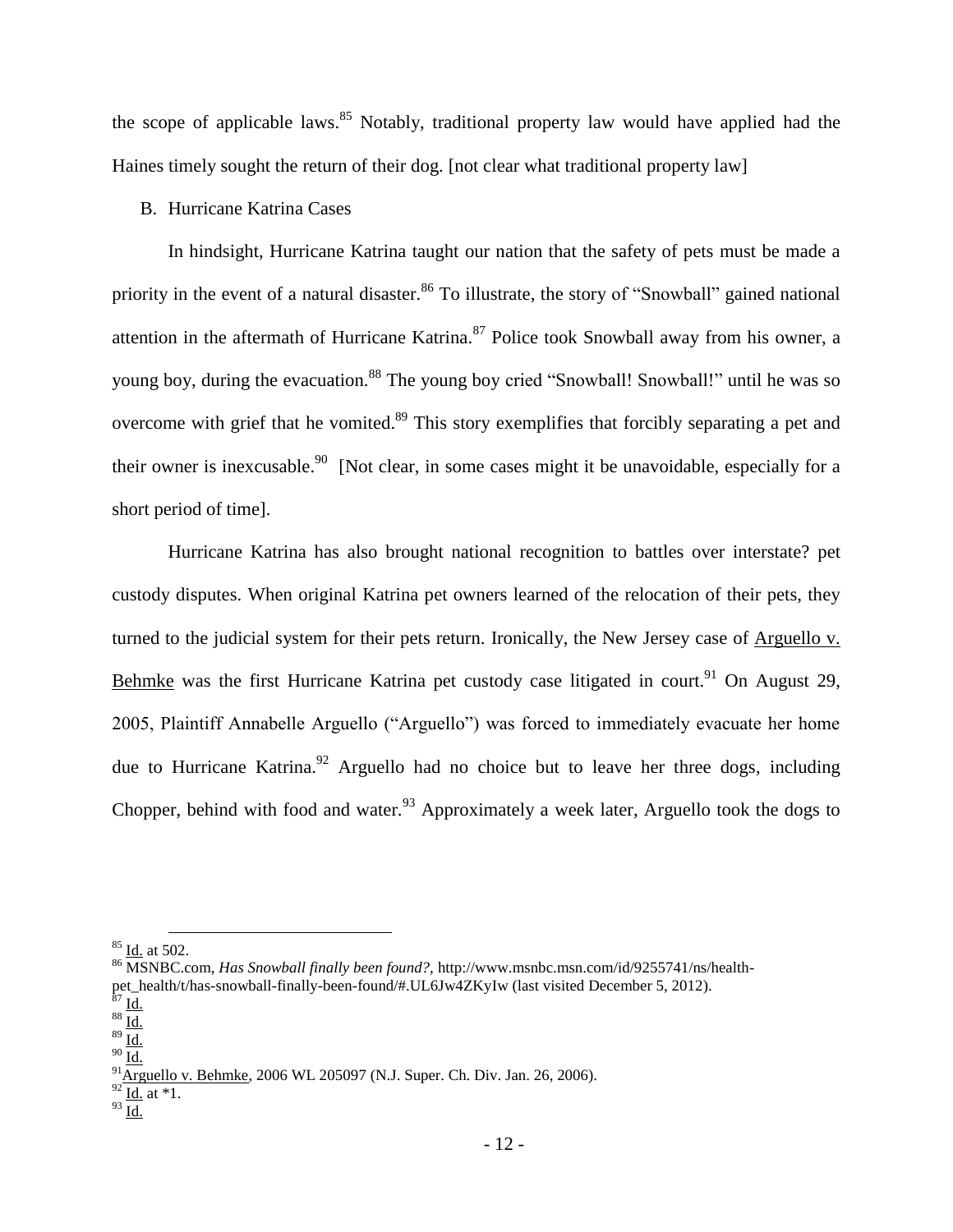Lamar–Dixon, a temporary animal shelter.<sup>94</sup> Arguello entered into an oral agreement with Lamar-Dixon that the shelter would hold Chopper for two weeks<sup>95</sup>.

Upon returning to the shelter less than two weeks later, Arguello discovered that Chopper was not there.<sup>96</sup> Lamar-Dixon had entered into an agreement with a New Jersey rescue group, People for Animals.<sup>97</sup> Consistent with the agreement, People for Animals posted Chopper's information on Petfinder for the required state statutory time period.<sup>98</sup> At the expiration of that period, Chopper was adopted out to Defendant Pam Behmke ("Behmke"), a New Jersey resident. $^{99}$  Arguello contacted Behmke, but she refused to return Chopper. $^{100}$ 

Consequently, Arguello instituted a writ of replevin for the return of her dog Chopper.<sup>101</sup> A New Jersey court held that Arguello's agreement with Lamar–Dixon constituted a bailment agreement.<sup>102</sup> A bailment agreement "is created when personal property is delivered by one person into the possession of another person in trust for a specific purpose, under an agreement that the property will be returned to the owner, or accounted for, or kept for the owner to reclaim it, when the purpose is accomplished."<sup>103</sup> Due to the existence of a bailment agreement, Lamar– Dixon did not have a legal right to transfer Chopper to People for Animals.<sup>104</sup> Therefore, the court granted the writ of replevin and ruled Chopper was to be returned to Arguello.<sup>105</sup> In doing so, the New Jersey court applied traditional property law. Arguello therefore retained absolute ownership of Chopper, thus demonstrating she had legally enforceable rights and protections.

- $94$  Id.
- $^{95}$   $\overline{\underline{\mathrm{Id.}}}$
- $\frac{96}{\underline{\text{Id.}}}$  at \*4.
- $97$  Id. at \*5. Why the stars??\*\*\*  $98 \overline{Id}$ . at \*6.

l

- $^{99}$  Id.
- $100 \underline{\text{Id.}}$  at \*2.
- $^{101}$   $\overline{\mathrm{Id}}$ .
- $102 \frac{10}{10}$  at \*4.  $\frac{1}{103}$
- $104 \frac{104}{10}$  at \*5.

 $105 \frac{\text{km}}{\text{Id.}}$  at \*8.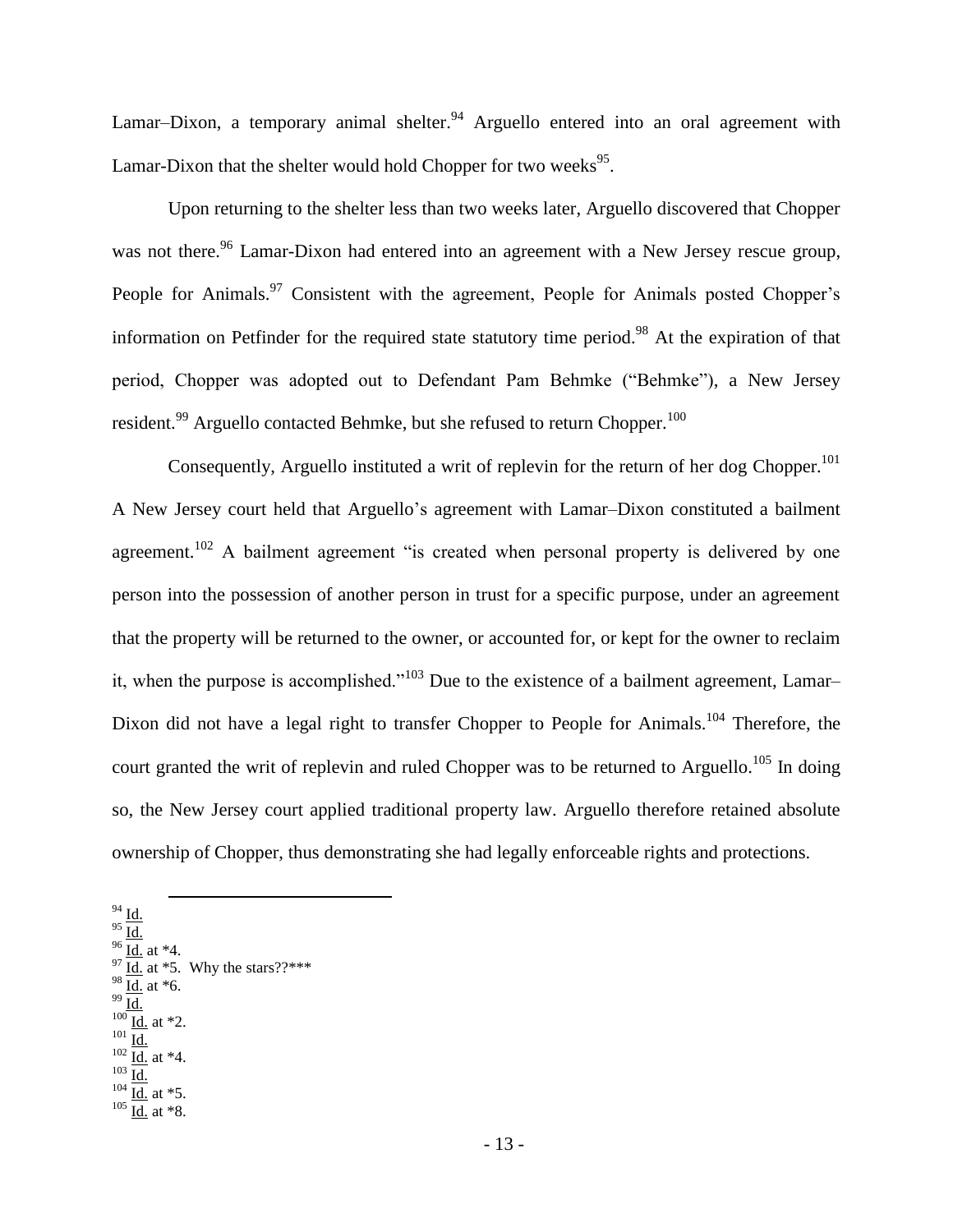In some cases, proof of ownership may be difficult to establish because some pets can look virtually identical. Consequently, evidence of ownership may include a description of the pet's behavior,<sup>106</sup> appearance,<sup>107</sup> identifying marks or scars,<sup>108</sup> whether the pet responds to its original name,  $109$  and DNA evidence.<sup>110</sup> In the Texas case of Augillard v. Madura, "Jazz," a pet dog, was recovered from New Orleans in the wake of Hurricane Katrina, having been considered abandoned by his owner, Plaintiff Shalanda Augillard ("Augillard").<sup>111</sup> In fact, Augillard had left enough food and water for Jazz while she was overseeing the delivery of evacuation supplies.<sup>112</sup> Defendant Tiffany Madura ("Madura") argued that the dog she adopted from New Orleans was not Jazz.<sup>113</sup> Augillard exhausted many resources in order to identify Jazz, including offering two DNA tests and expert testimony regarding Jazz's medical history.<sup>114</sup> The Texas Court of Appeals held that the trial court erred by choosing to disregard the DNA evidence, which was deemed conclusive of the vital fact of Augillard's ownership of Jazz.<sup>115</sup>

Significantly, the Court of Appeals noted "the obvious dissonance between the emotional investment at the heart of the human-pet relationship and the current legal system, which identifies ... [Jazz] ... as 'property.'"<sup>116</sup> The Court of Appeals went on to state that "while resolving this appeal in accordance with the applicable law governing ownership of chattel, we

 $\frac{107}{108}$  Id.

 $\frac{109}{\underline{\text{Id.}}}$ 

- $\frac{111}{10}$  **Id.** at 495-96.
- $112 \overline{Id}$ . at 496.
- $\frac{113}{10}$  at 496-97.

- $114 \overline{Id.}$  at 496.
- $115 \overline{Id.}$  at 503.

 $\frac{106}{107}$  Conti v. ASPCA, 353 N.Y.S.2d 288, 290 (N.Y. Civ. Ct. 1974).

Arguello, 2006 WL 205097 at \*6-7.

 $^{110}$  Augillard v. Madura, 257 S.W.3d 494 (Tex. App. 2008).

 $^{116}$  Id.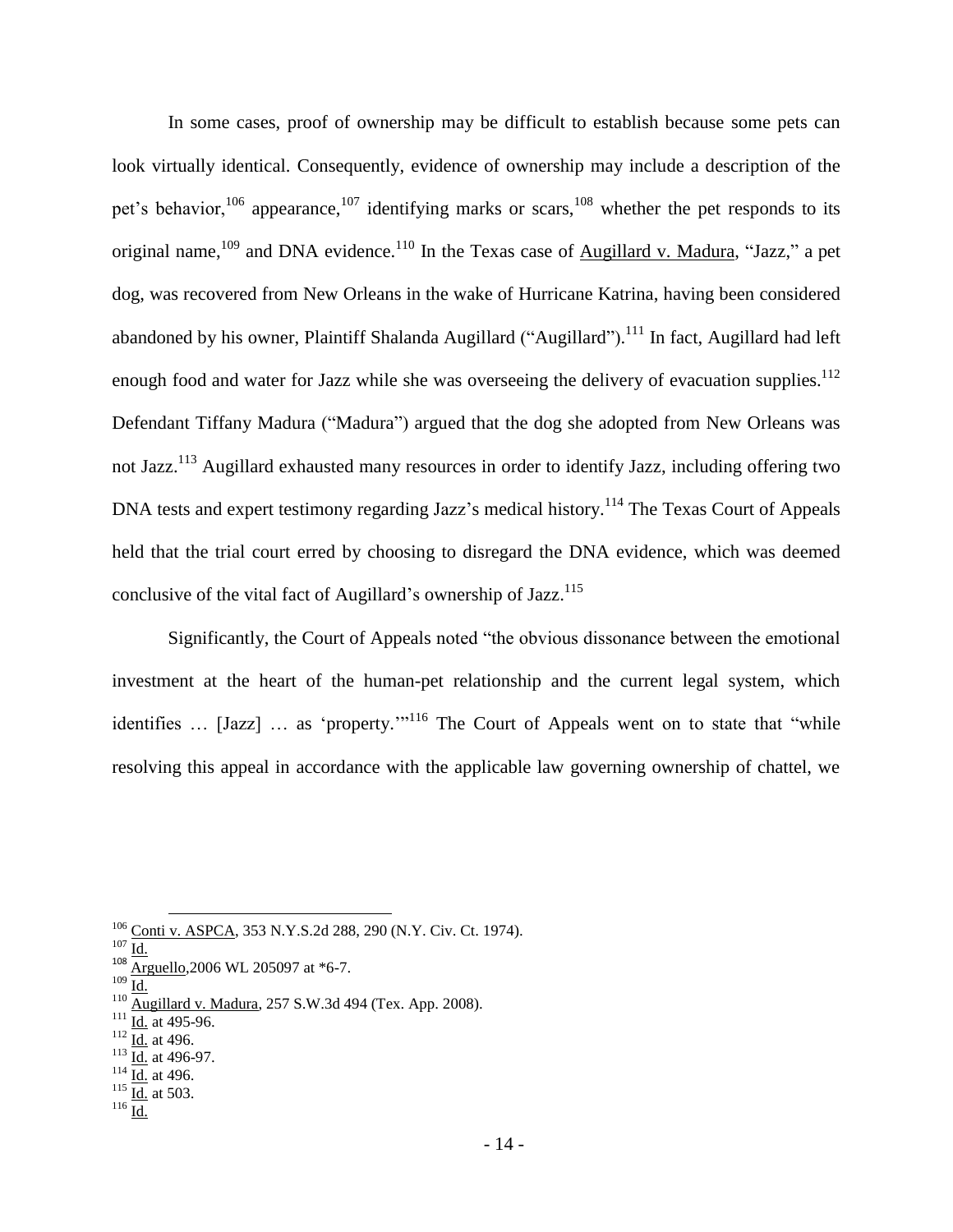recognize that there are important non-economic interests at stake in this case."<sup>117</sup> The Court of Appeals referred to commentator Kathy Hessler who stated,

People do not plan memorial services, or invest in serious medical treatment for their books or lawnmowers. They don't plan to pay more in insurance premiums than the purchase price or replacement cost of the property they seek to protect. Individuals do not leave money for their bicycles in their wills, or seek visitation arrangements for their televisions upon the termination of their marriages.<sup>118</sup>

ThusiIt is submitted that Augillard is an important case because it exemplifies a courts' willingness to recognize the strong relationship that exists between owners and their pet. Nonetheless, the Court of Appeals was reluctant to apply the best interest standard and instead still viewed pets as property, as based on applicable law.

In the case Sumrall v. Deserio, Belinda Sumrall ("Sumrall") was forced to evacuate and leave her dogs, Sandy Marie and Coco Ree, behind in New Orleans.<sup>119</sup> The dogs were rescued by Kim Deserio ("Deserio") and brought to the Montgomery County SPCA ("Montgomery SPCA") in Maryland.<sup>120</sup> According to court documents, Sumrall posted queries on websites to locate her missing dogs; however, she received no responses.<sup>121</sup> A volunteer helping Sumrall discovered that the dogs had been taken to Maryland and had been subsequently adopted.<sup>122</sup> Thereafter Kathryn S. Bloomfield ("Bloomfield"), Sumrall's attorney, contacted Montgomery SPCA and requested that the dogs be returned.<sup>123</sup> However, Montgomery SPCA refused to return the dogs because they already had a new home.<sup>124</sup>

 $\overline{\phantom{a}}$ 

120 Ernesto Londono, *Fangs are Bared Over Md. Group's Katrina Dog Rescues*,

 $117$  Id.

<sup>11. (</sup>citing Kathy Hessler, *Mediating Animal Law Matters*, 2 J. Animal L. & Ethics 21, 28 (2007)).

<sup>&</sup>lt;sup>119</sup> Sumrall v. Deserio, 2006 WL 852344 (E.D. La. Mar. 23, 2006).

http://www.washingtonpost.com/wp-dyn/content/article/2006/08/13/AR2006081300964.html (last visited December 5, 2012).

 $^{121}$  Id.

 $\frac{122}{10}$ 

 $123 \frac{1}{\underline{Id.}}$  $^{124}$   $\underline{\mathrm{Id}}$ .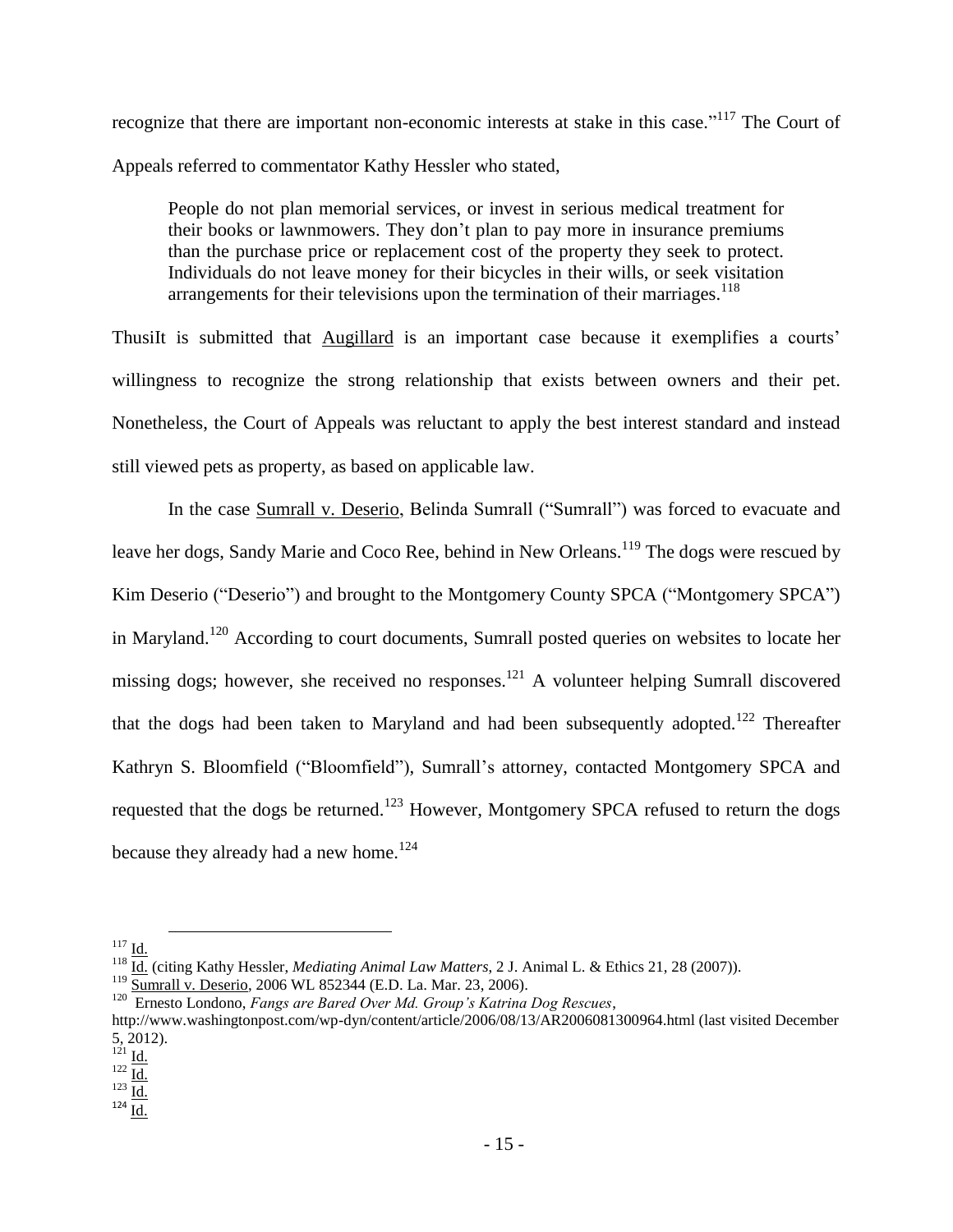Then, Bloomfield filed an action for a judgment declaring Sumrall to be the rightful owner and demanded the return of the dogs.<sup>125</sup> Bloomfield argued that Montgomery SPCA did not make an effort to find Sumrall before putting the dogs up for adoption.<sup>126</sup> A Louisiana judge ordered Montgomery SPCA to return the dogs to Sumrall.<sup>127</sup> Also, the judge ordered that a \$1,000 fine would be imposed for each day that Deserio disobeyed the order.<sup>128</sup> It is unknown whether the dogs were returned to Sumrall. Nevertheless, this case represents not only a pet custody battle, but a battle over the legal complexities of rescuing pets in disaster zones.<sup>129</sup>

In yet another "Katrina" case, Army First Lieutenant Japheth Johnson ("Johnson") had been serving in Iraq when Hurricane Katrina struck.<sup>130</sup> Johnson had left his dog, Missy, in the care of his mother at their New Orleans home.<sup>131</sup> Johnson's mother, however, was subsequently forced to leave Missy behind when a mandatory evacuation was ordered.<sup>132</sup> Two weeks later, Missy was rescued near the Johnsons' home and brought to the emergency animal shelter at the Lamar Dixon facility in Louisiana.<sup>133</sup> The next day, Missy, who had an embedded identification chip that identified her owner's name, address, and telephone number, was transported by truck to a Texas animal shelter.<sup>134</sup>

On September 15, 2005, Johnson returned from Iraq and began to search for his dog, Missy.<sup>135</sup> He placed a "lost" report on the Petfinder.com website. Soon after, a Stealth

l

 $^{131}$  Id.

 $^{135}$   $\underline{Id.}$ 

 $^{125}$  <u>Id.</u>

 $\frac{126}{127} \frac{1}{\text{Id}}$ .

 $^{127}$   $\overline{\mathrm{Id}}$ .

 $128$   $\underline{\text{Id}}$ .  $129 \overline{Id.}$ 

<sup>130</sup> Stealth Volunteers, *New Orleans Judge Orders Return Of Iraq Veteran's Katrina Dog*, http://www.illyria.com/petlaw/wiserelease.htm (last visited December 5, 2012).

 $^{132}$   $\overline{\mathrm{Id}}$ .

 $133 \frac{12}{\underline{Id}}$ .

 $\frac{134}{\underline{\text{Id.}}}$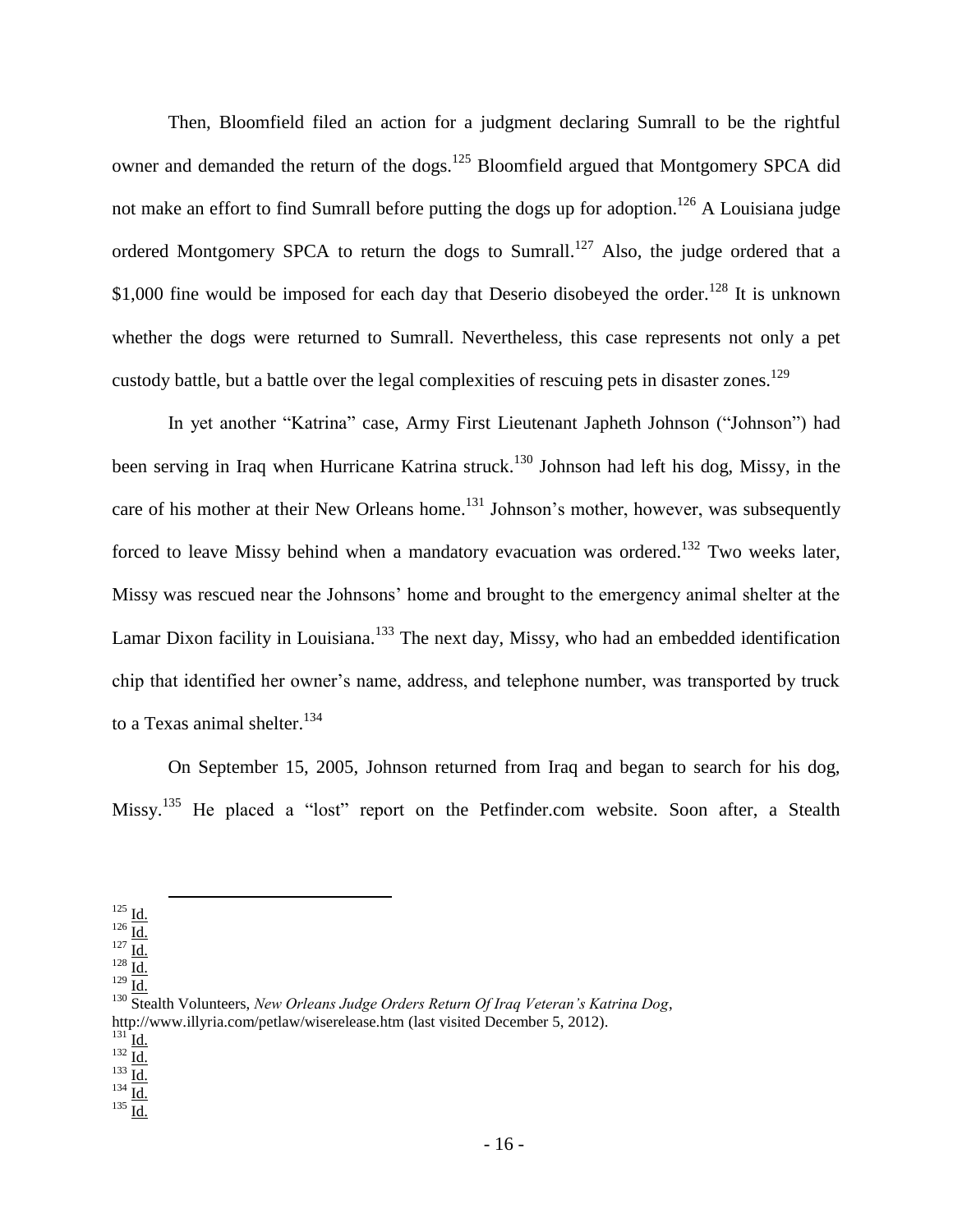Volunteer<sup>136</sup> identified Missy from the "found" report.<sup>137</sup> Another Stealth Volunteer confirmed that the registered phone number from Missy's identification chip belonged to Johnson. <sup>138</sup> The Texas shelter had been contacted several times by Johnson, Johnson's mother, and by Stealth Volunteers, but the shelter had refused to return Missy.

Subsequently, Johnson brought suit against the SPCA of Texas by means of a replevin action.<sup>139</sup> Johnson received an injunction<sup>140</sup> for the return of Missy.<sup>141</sup> By granting the injunction, the court determined that Missy was wrongfully taken and detained<sup>142</sup> by the SPCA of Texas. It is unknown whether Missy was ever returned to Johnson. This case, however, is significant because it is representative of a number of incidents where shelters throughout the country provided assistance to pets and then refused to return them to their original owners.<sup>143</sup>

In still another Katrina case, Paula Duming ("Duming") had been forced to evacuate her home due to Hurricane Katrina.<sup>144</sup> Duming was not allowed to take her dog, Pablo, with her.<sup>145</sup> Duming plead with rescuers to be allowed to take Pablo, but was turned down.<sup>146</sup> Before Duming was rescued by aircraft, she snapped a photograph of Pablo. Several days later, the animal shelter Best Friends Animal Society's ("Best Friends") rescued Pablo.<sup>147</sup> Pablo was then

 $\overline{\phantom{a}}$ 

 $138 \overline{Id.}$ 

 $\frac{136}{10}$  Id.; Stealth Volunteers is a grassroots organization responsible for more than a thousand reunions of Katrina pets with their families.

 $^{137}$  Id.

 $139 \underline{\underline{Id}}$ .

 $\frac{140}{\text{An}}$  injunction is a court order commanding or preventing an action; Injunction, Black's Law Dictionary (9th ed. 2009).

 $^{141}$  Id.

 $142$  Replevin, Black's Law Dictionary (9th ed. 2009).

<sup>143</sup> Stealth Volunteers, *New Orleans Judge Orders Return Of Iraq Veteran's Katrina Dog*, http://www.illyria.com/petlaw/wiserelease.htm (last visited December 5, 2012).

<sup>144</sup> Michael Kilmer-Rinker, *Paula and Pablo Are Reunited!*, http://www.bestfriends.org/News-And-Features/News/Paula-and-Pablo-Are-Reunited! (last visited December 5, 2012).

 $^{145}$  Id.

 $\frac{146}{10}$ 

 $147 \underline{\overline{Id.}}$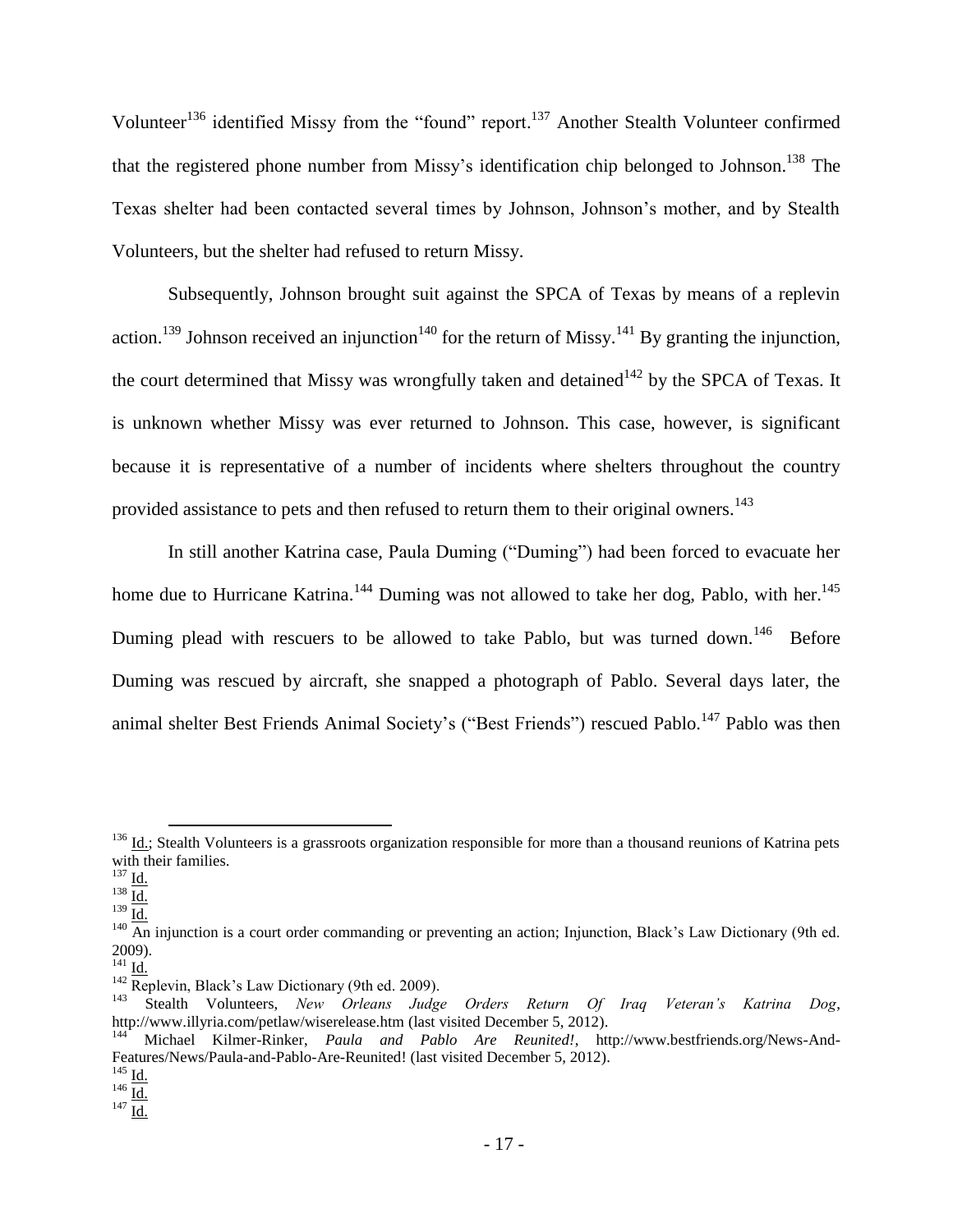placed with a foster organization, the Animal Benefit Club of Arizona.<sup>148</sup> Pursuant to a foster agreement, the Animal Benefit Club of Arizona agreed to provide all the necessary care and shelter for Pablo, hold him for at least three months, and release him to the original owner upon request and reasonable proof of ownership.<sup>149</sup>

The Animal Benefit Club of Arizona placed him with Wendy Shieh and Dustin Jones in violation of the foster agreement it had with Best Friends.<sup>150</sup> Shieh and Jones renamed the dog Boots. About three months later, with the help of Best Friends, Duming was able to locate Pablo and asked Shieh and Jones to return him.<sup>151</sup> Despite Duming's demands, Shieh and Jones refused to return the dog because of inconsistencies in the description of Pablo compared to Boots.<sup>152</sup>

The matter appeared before the Maricopa County Superior Court in Arizona in March  $2007$ <sup>153</sup>. The sole issue was whether Pablo was the same dog as Boots.<sup>154</sup> Based upon the evidence presented at trial, Judge Whitten found that Pablo and Boots were one and the same.<sup>155</sup> The court relied on the photo of Pablo that Duming took immediately prior to her evacuation.<sup>156</sup> The court ordered that Duming be reunited with her dog Pablo.<sup>157</sup> This case underscores that even though both claimants may have good intentions, under property law it ultimately boils down to who possesses absolute title to the pet.

In one final Katrina example, Doreen Couture's dogs had been dropped off at a temporary shelter before Couture evacuated Louisiana pursuant to a mandatory evacuation

 $148$   $\underline{Id}$ .  $149$   $\underline{\text{Id}}$ .  $^{150}$   $\underline{\mathrm{Id}}$ .  $^{151}$  Id.  $^{152}$   $\underline{\mathrm{Id}}$ .  $^{153}$   $\underline{\mathrm{Id}}$ .  $^{154}$   $\overline{\mathrm{Id}}$ .  $^{155}$   $\underline{\text{Id}}$ .  $^{156}$   $\overline{\underline{\text{Id}}.}$  $157 \underline{\overline{Id}}$ .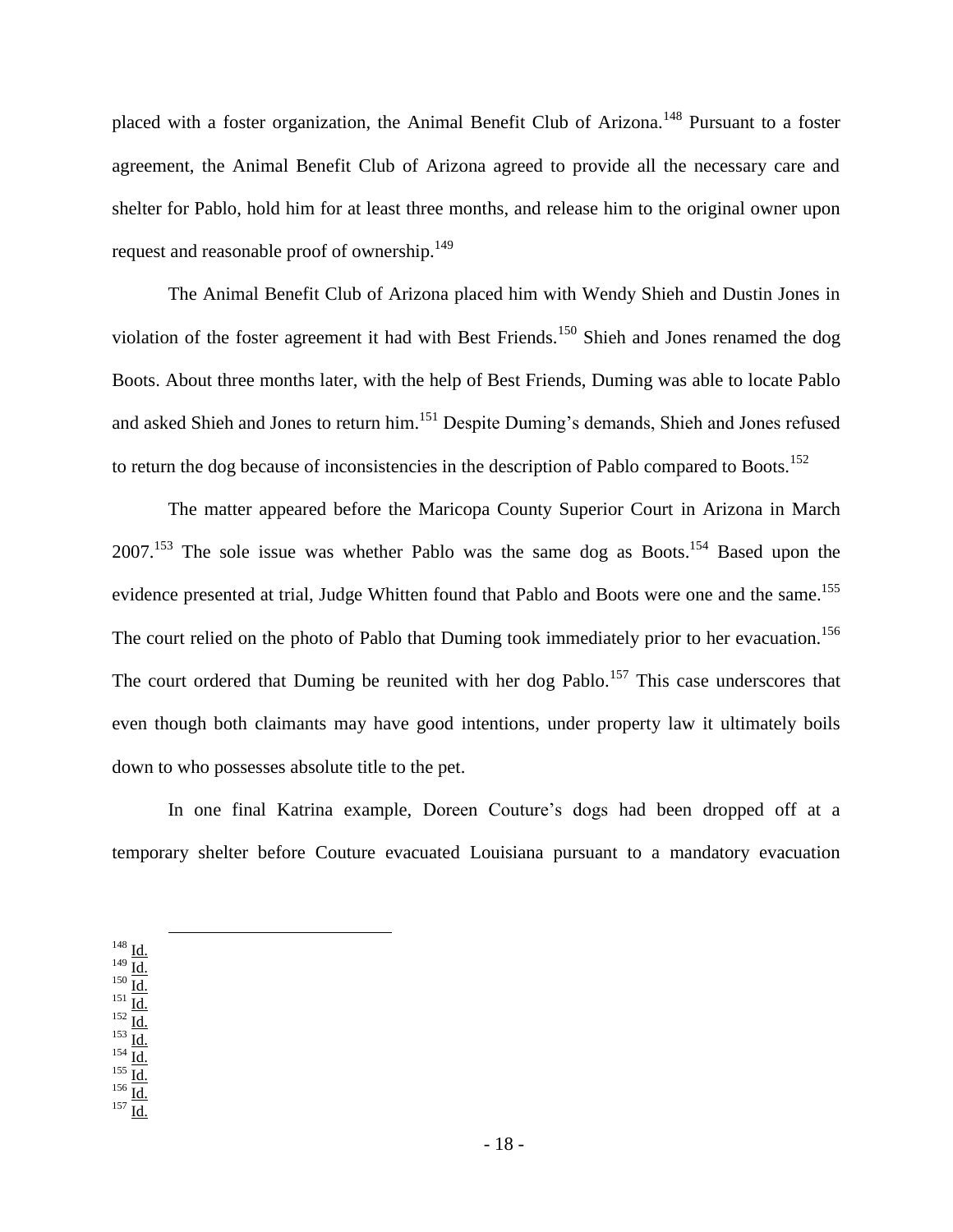order.<sup>158</sup> The dogs ended up at a shelter in Pinellas County, Florida and were adopted out into two different homes. Pam Bondi ("Bondi") adopted Couture's St. Bernard named Master Tank. When Couture located Master Tank, Bondi refused to turn the dog over. Couture filed suit in Florida to have Mastertank returned. However, the custody dispute ended when Bondi voluntarily returned Master Tank to Couture.

Importantly, Judge Henry J. Andringa of Pinellas County ruled on a significant motion brought by Murray Silverstein ("Silverstein"), the attorney representing Couture.<sup>159</sup> Silverstein presented the argument that Couture's dogs are personal property and not "living and breathing creature[s] capable of feeling pain, pleasure and emotion."<sup>160</sup> ?? Silverstein argued that to rule that the dogs were not personal property would set the law back one hundred years.<sup>161</sup> He noted that common law generally holds that a finder of lost property has rights superior to anyone else in the property *except the true owner*. <sup>162</sup> Dogs and other companion animals are considered the personal property of the owners and if the rightful owner finds his or her dog, he or she can then assert ownership.<sup>163</sup> Judge Andringa ruled for Silverstein, therefore allowing the ultimate court decision to be based on property law rather than who is capable of providing the best home for the pet. $164$ 

The above cases reflect the current state of the law regarding pet custody disputes. We can certainly expect that pet custody disputes will arise from Hurricane Sandy. Notably, in the prior Katrina dispute, Arguello, the New Jersey Chancery Division applied traditional property

 $\overline{\phantom{a}}$ 

 $164 \overline{Id}$ .

<sup>158</sup> Barbara J. Koll, *The Legacy of Katrina – Two Years Later*, http://www.bestfriends.org/News-And-Features/News/The-Legacy-of-Katrina-%E2%80%93-Two-Years-Later (last visited December 5, 2012).

<sup>159</sup> Sally Kalson, *In Pet Custody Battles, Courts Treat Animals as Property*, http://www.post-

gazette.com/stories/sectionfront/life/in-pet-custody-battles-courts-treat-animals-as-property-439551 (last visited December 5, 2012).

 $160$  Id.

 $\frac{161}{10}$ 

 $162 \overline{Id.}$  $\frac{163}{10}$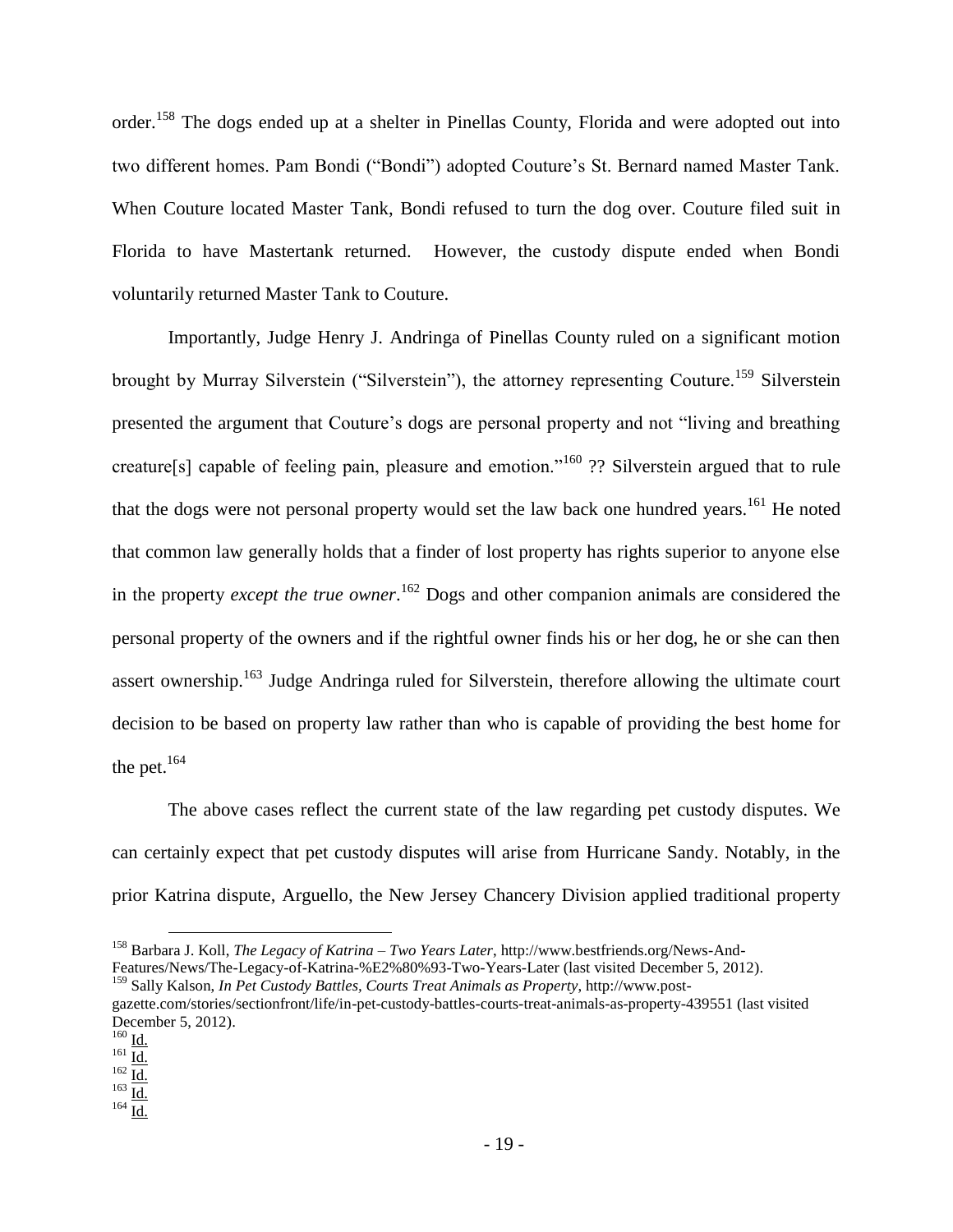law.<sup>165</sup> However, because this is "only" a Chancery decision, the Appellate Division or the New Jersey Supreme Court may eventually choose to apply the previously discussed "best interest" standard in resolving pet custody disputes.

## IV. Legislative Changes

In the wake of Hurricane Katrina, the Louisiana Legislature responded to the subsequentpet issues by passing La. Rev. Stat. Ann. § 29:726, requiring the "humane evacuation, transport, and temporary sheltering of service animals and household pets in times of emergency or disaster."<sup>166</sup> The law also requires the development of guidelines by the Governor's Office of Homeland Security and Emergency Preparedness for such temporary shelters, <sup>167</sup> identification systems for pets and their owners,  $168$  and evacuation plans<sup>169</sup> for animals.

In 2006, the Louisiana Legislature required by law that the Louisiana Animal Welfare Commission establish the Louisiana Pet Registry.<sup>170</sup> The law provides that "the current owner of any animal may register that animal with the commission."<sup>171</sup> The law further provides for registration that "shall include the name and address of the owner and the name and a description of the animal. If the animal has been fitted with a microchip, the registration shall also include the brand of commercial microchip and the animal's microchip identification number."<sup>172</sup> Also, the law requires that the commission "assign to each registered animal a unique identification number and provide to the owner of each registered animal a license tag bearing the identification number."<sup>173</sup>

<sup>&</sup>lt;sup>165</sup>Arguello v. Behmke, 2006 WL 205097 (N.J. Super. Ch. Div. Jan. 26, 2006).

<sup>166</sup> La. Rev. Stat. Ann. § 29:726(E)(20)(a)(2009).

 $167$  La. Rev. Stat. Ann. § 29:726(E)(20)(a)(iii)(bb)(2009).

<sup>168</sup> La. Rev. Stat. Ann. § 29:726(E)(20)(a)(iii)(bb)(2009).

 $169$  La. Rev. Stat. Ann. § 29:726(E)(20)(a)(v)(2009).

<sup>&</sup>lt;sup>170</sup> La. Rev. Stat. Ann. § 3:2365.

 $^{171}$  Id.

 $172 \overline{Id.}$ 

 $173 \underline{Id.}$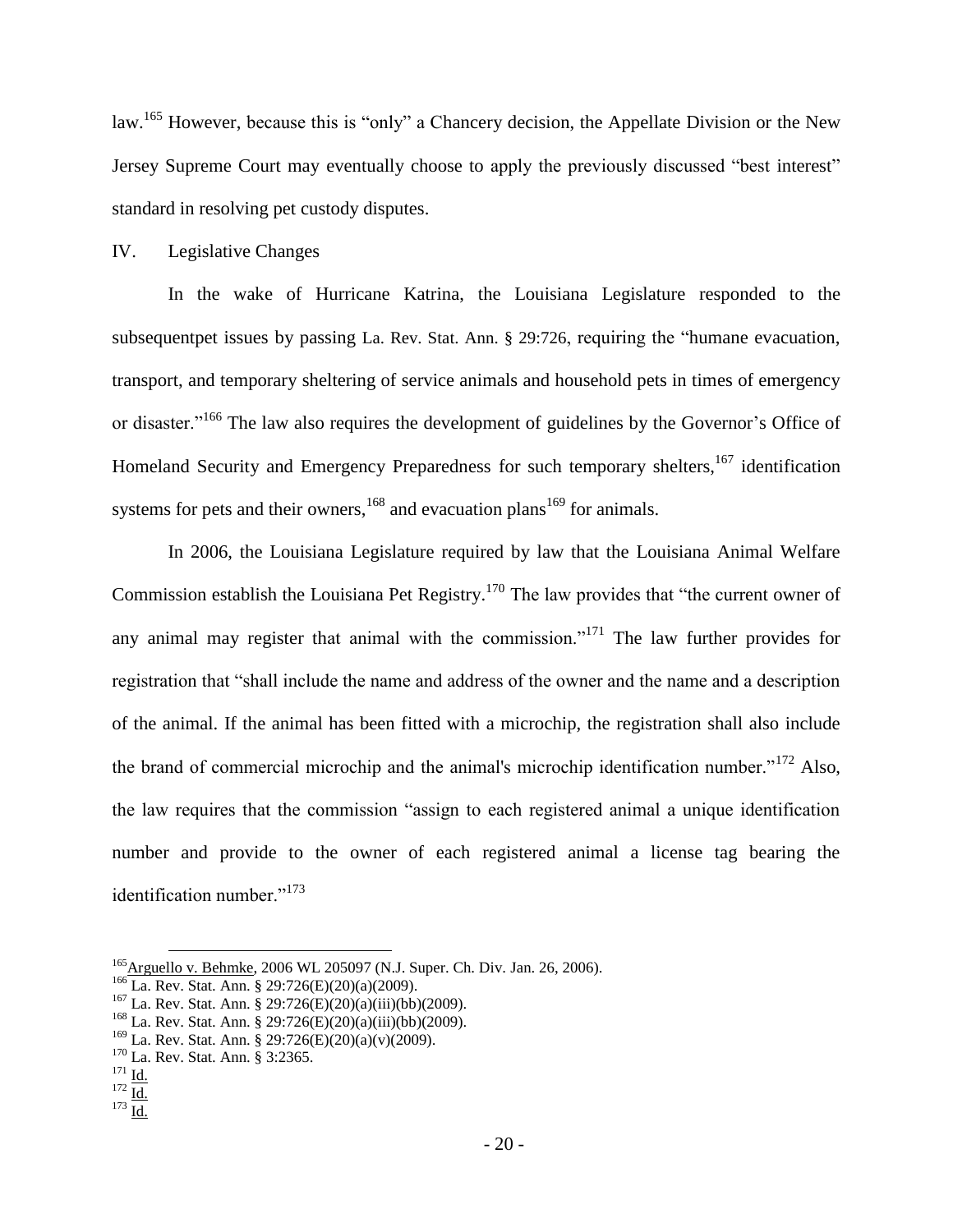Hurricane Katrina also sent a wakeup call to Congress, which in turn enacted a federal law called the Pets Evacuation and Transportation Standards Act of 2006.<sup>174</sup> This act is similar to Louisiana's statute in that it requires state disaster plans to include accommodations for pets and their owners in the event of a major disaster or emergency.<sup>175</sup> Without providing such accommodations, neither state nor local agencies will be able to receive grant money provided by FEMA. $176$ 

# V. Proposed Changes

### A. Legislative Solutions

Now, in the aftermath of Hurricane Sandy, it is submitted that New Jersey lawmakers should enact a law that mirrors La. Rev. Stat. Ann. § 29:726.<sup>177</sup> Notably, New Jersey may be forced to follow the requirements of federal law, since New Jersey is requesting billions of dollars in relief from FEMA.fn The only similar bill proposed so far in New Jersey<sup>178</sup> would permit pet owners to board public transportation with their pets during emergency evacuation.<sup>179</sup> The bill characterizes the term "pet" as a "domestic companion animal" which is defined as a dog, cat, bird, fish or any animal commonly referred to as a pet that has been bought, bred, raised or otherwise acquired for the primary purpose of providing companionship, rather than for agricultural purposes.<sup>180</sup> The bill would permit the pet owner to board public transportation so long as the pet is under the owner's control by use of a leash or tether, or is properly confined in an appropriate container or by other suitable means.<sup>181</sup> As can be discerned, this bill is extremely

<sup>&</sup>lt;sup>174</sup> Pub. L. No. 109-308, 120 Stat. 1725 (2006).

 $175$  <u>Id.</u> at § 2.

 $176$  Id. at § 3. FEMA should be explained.

 $177 \overline{\text{La. Rev. Stat. Ann. § } 29:726(\text{E})(20)(\text{a})(2009)}.$ 

<sup>&</sup>lt;sup>178</sup> Bill number A3445 was introduced November 19, 2012; Quijano and Wagner sponsored bill.

<sup>179</sup> New Jersey State Legislature, http://www.njleg.state.nj.us/bills (last visited December 5, 2012).

 $180 \underline{\mathsf{Id}}$ .

 $181 \overline{\underline{\underline{Id}}.}$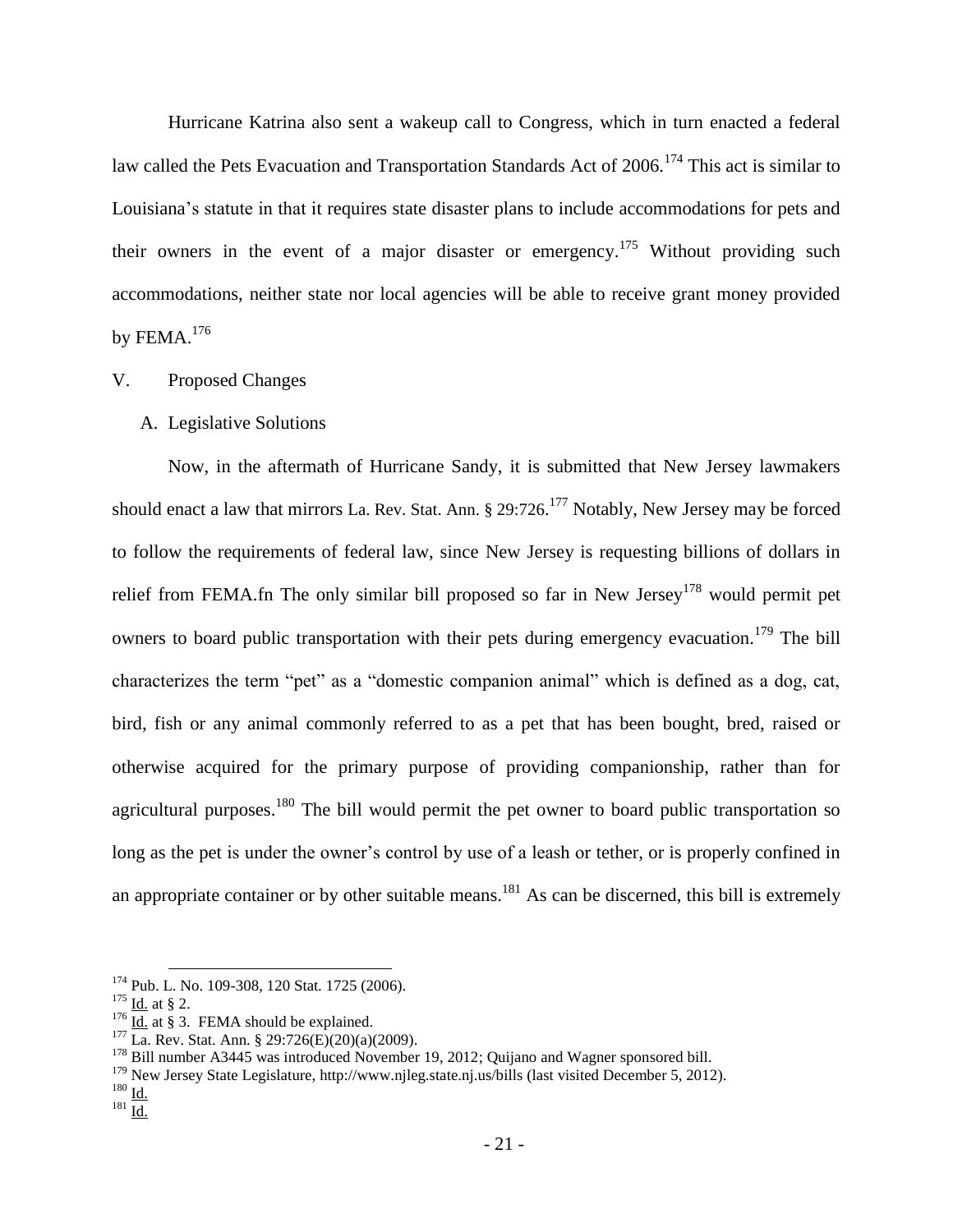limited. Hence it is critical that New Jersey formulate more complete emergency plans for the evacuation, transport, and sheltering of pets during an emergency evacuation.

As a follow up to these recommendations, this author has spoken with Assemblywoman Valerie Huttle's Chief of Staff, Andrea Katz, regarding the drafting of a more comprrehensive bill. Ms. Katz responded:

In a time of emergency, some residents are just as concerned with the safety of their pets as they are with their family members. For them, the thought of leaving their pets behind is just as horrible as leaving behind a child, parent, or spouse. We want to encourage people to evacuate when they are in a mandatory evacuation zone. We also want to reduce the suffering of families during a storm or disaster, and being able to hold onto a pet may certainly be a comfort in such a difficult time.<sup>182</sup>

As part of this more comprehensive plan, it is further suggested that New Jersey needs to establish a pet registration program. Following Hurricane Sandy, the Humane Society of the United States has been working to match hundreds of lost pets with their owners.<sup>183</sup> Unfortunately, the closest thing to a pet registration system is the ad hoc Facebook.com website page "Hurricane Sandy Lost and Found Pets."<sup>184</sup> A volunteer from New Orleans has set up the page which has already gained over 26,000 likes<sup>185</sup>.<sup>186</sup> People can post photos of lost or found pets from the areas affected by Hurricane Sandy.<sup>187</sup> To illustrate,, a woman displaced by

<sup>&</sup>lt;sup>182</sup> Interview with Andrea Katz.

<sup>183</sup> Jen Connic, *Humane Society Working to Match Lost Pets From Hurricane Sandy With Owners*,

http://www.nj.com/ocean/index.ssf/2012/11/humane\_society\_working\_to\_match\_lost\_pets\_from\_hurricane\_sandy\_ with\_owners.html (last visited December 5, 2012).

<sup>184</sup> Facebook.com, *Hurricane Sandy Lost and Found Pets*, https://www.facebook.com/SandysPets (last visited December 5, 2012).

<sup>&</sup>lt;sup>185</sup> Facebook users can "like" status updates, comments, photos, and links posted by their friends by clicking the "like" button at the bottom of the content.

<sup>186</sup> Rt.com, *Hurricane Sandy Leaves Thousands of Pets in Need*, http://rt.com/usa/news/sandy-leaves-pets-need-919 (last visited December 5, 2012).

 $^{187}$  Id.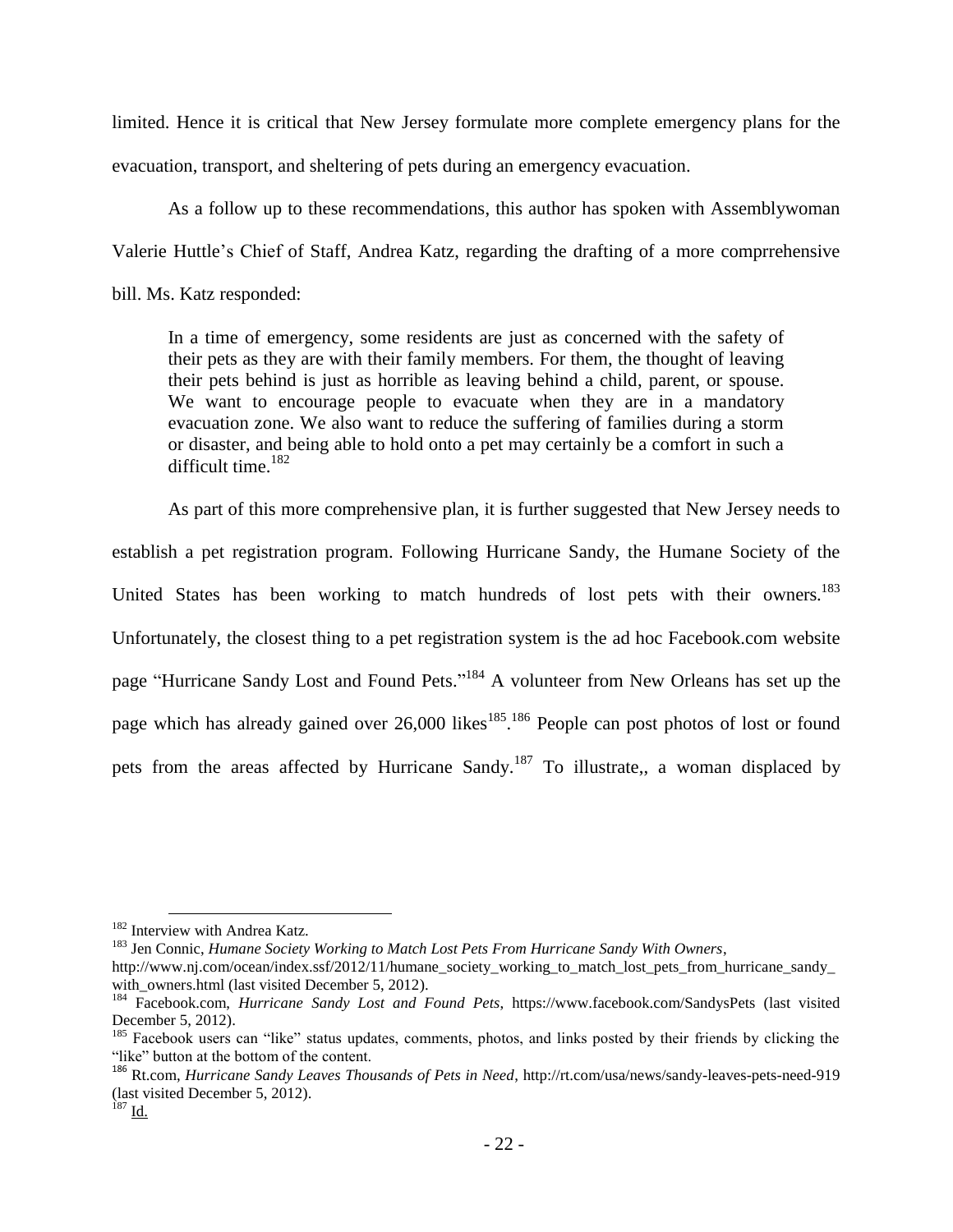Hurricane Sandy reunited with her two Alaskan malamutes after their photograph went viral on Facebook.com. 188

Like the Louisiana Pet Registry program, the New Jersey pet registration program should identify pets through a unique microchip identification number. In order to enroll in the program, New Jersey residents would be required to pay a one-time registration fee.<sup>189</sup> The registration fee would cost approxiamtely fifteen dollars.fn [explain cost] Also, there would be a fee waiver for individuals with low income that qualify for indigent status. The program would significantly increase the likelihood that a substantial numberr of lost pets would be reunited with their owners.<sup>190</sup> Further, disaster-response teams could facilitate the rescue of pets in natural disasters.<sup>191</sup> {This last sentence is unclear and needs more detail]

It is further recommended that, upon declaration of a state of emergency, the current seven day holding period at a shelter pursuant to N.J. Stat. Ann. § 4:19-15.16 should be extended to fourteen days. This would benefit not only the pet but also the owner, who may need more than a week to locate and retrieve their pet. This is especially true in cases where the owner has been displaced from his or her home, as was the situation for so many New Jersey residents recently affected by Hurricane Sandy.

B. Preventative Solutions

Natural disaster preparedness is imperative in preventing, or at least decreasing, pet custody disputes. Pets may seem like a secondary concern in the aftermath of Hurricane Sandy, which claimed not only homes, but human lives.<sup>192</sup> However, the loss of a pet can be deeply

l

 $188 \underline{\text{Id.}}$ 

 $\frac{189}{10}$ 

<sup>&</sup>lt;sup>190</sup> La. Rev. Stat. Ann. § 3:2365.

<sup>191</sup> Id.

<sup>192</sup> Jesse Ellison, *How Pets Survived Hurricane Sandy*, http://www.thedailybeast.com/articles/2012/11/07/how-petssurvived-hurricane-sandy.html (last visited December 5, 2012).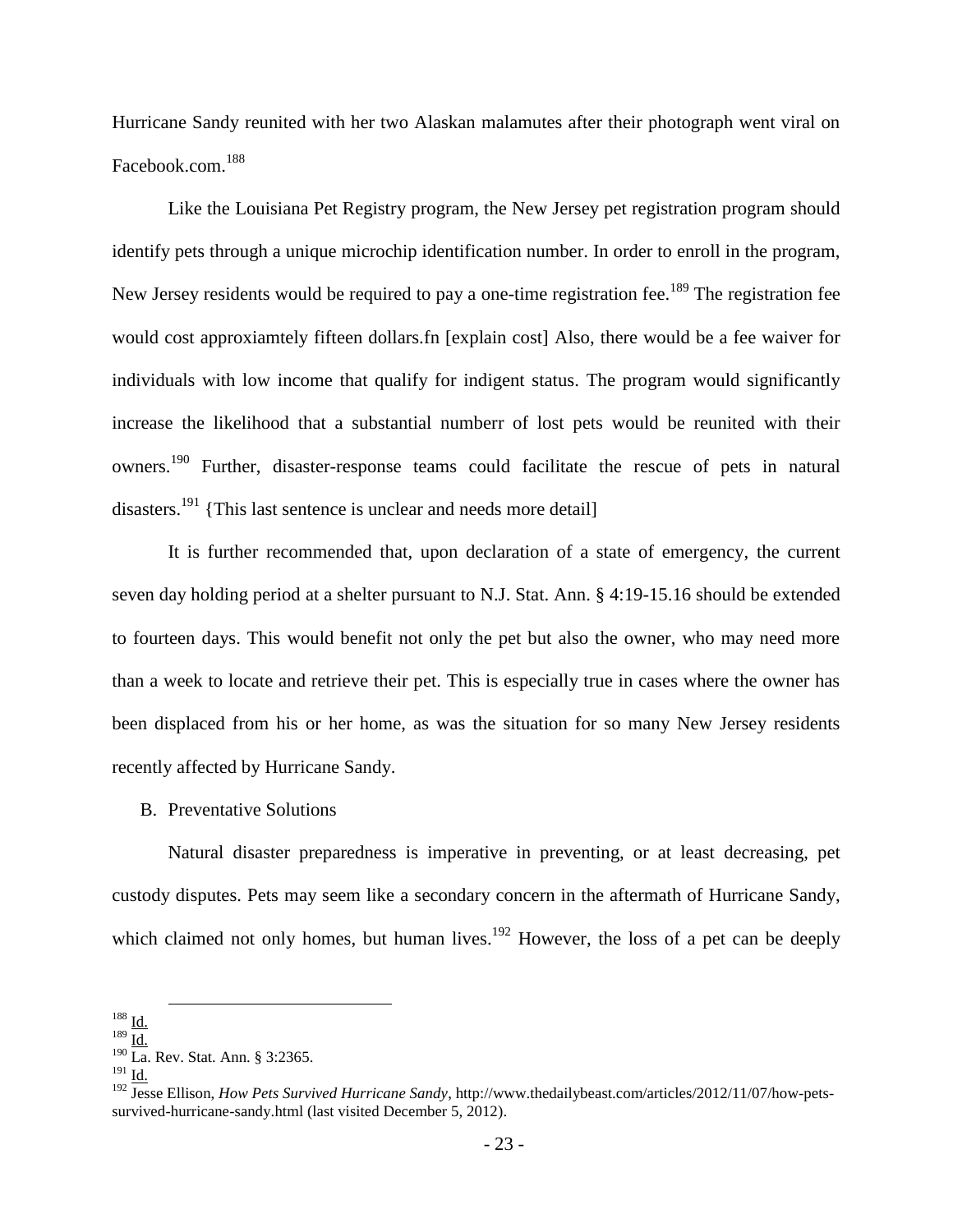emotionally traumatizing.<sup>193</sup> Thus it is highly recommended that pet owners prepare their pets prior to a natural disaster.<sup>194</sup> According to the Humane Society of the United States, pet owners should put a collar with visible identification on their pets, keep pictures of their pets for identification purposes, and create a pet emergency kit.<sup>195</sup> The pet emergency kit should include a large supply of food and water, medications, and vaccination records.<sup>196</sup> It is also essential to microchip pets in order to increase the chances of reunion if pets are lost.<sup>197</sup>

Lastly, pet owners should develop their own personal emergency evacuation plan. In creating this plan, pet owners should plan on evacuating approximately one-hundred miles inland and be aware that many evacuation shelters do not accept pets.<sup>198</sup> Pet owners should also make a list of hotels that allow pets, as wekk as friends and family members, outside the affected area that can provide boarding? and/or pet friendly emergency shelters.<sup>199</sup>

## VI. Conclusion

The above pet custody dispute cases present several common themes. Most courts continue to treat pets as property regardless of the strong bond between pets and their owners. Pets clearly play a greater role than mere property in households today. The issue of pet custody is arising more frequently, and should the law recognize pets as more than personal property, the best interest standard may eventually become the predominate rule. This would be a progressive and welcome development. As the aftermath of Hurricane Sandy unfolds, New Jersey judges, as well as judges in other states impacted by the Hurricane, will have the opportunity to set new

 $\overline{\phantom{a}}$ 

 $199$  Id.

 $^{193}$  Id.

<sup>&</sup>lt;sup>194</sup> The Humane Society of the United States, *Residents in Possible Path of Sandy Urged to Prepare, Include Pets in Disaster Plans*, http://www.humanesociety.org/news/press\_releases/2012/10/hurricane-sandy-pet-disaster-plans-102512.html (last visited December 5, 2012).

 $^{195}$  Id.

 $\frac{196}{\underline{\underline{\text{Id.}}}}$ 197 $\underline{\overline{\text{Id.}}}$ 

 $\frac{198}{10}$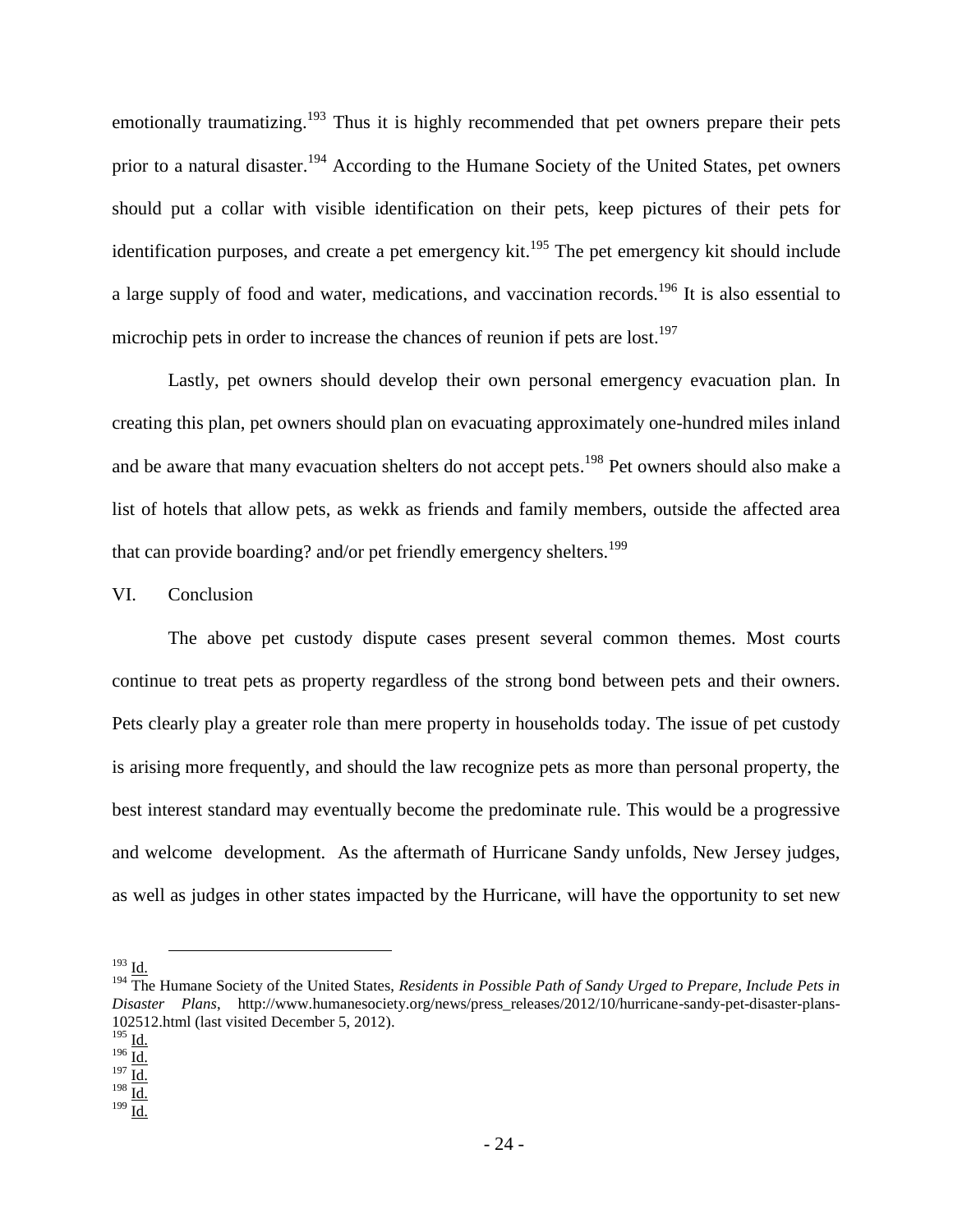precedent by applying the best interest standard, and may depart from traditional property law. As such, Hurricane Sandy custody disputes will likely create new case law regarding pets during natural disasters.

Further, it is in the owners, best interest that their pets be deemed lost rather than abandoned. If a pet is deemed lost, the original owner has three years<sup>200</sup> under Louisiana law to reclaim it, and six years<sup>201</sup> under New Jersey law. However, after a ten day<sup>202</sup> holding period at a shelter has lapsed in Louisiana, and a seven day<sup>203</sup> holding period in New Jersey, the original owner's pet is usually deemed abandoned. This must certainly be distressing for pet owners affected by a natural disaster when comparing the different time periods between lost and abandoned pets. This current time frame should be extended to give the original owner more time to locate their pet.

It is my assumption that most pet owners do not intentionally leave their pets behind. This is especially true when pet owners refuse to evacuate and are later rescued from their homes. In order to safeguard their pets, pet owners "will put themselves in harm's way, and put first responders in harm's way if they have to be rescued."<sup>204</sup> In most jurisdictions, pet owners are typically not allowed to bring their pets with them. In such cases, it is an injustice for their ownership rights to be relinquished. Also, pet owners should not be put into the position of risking their own lives because evacuation plans fail to accommodate pets.

l

 $200$  La. Civ. Code Ann. art 3419.

<sup>201</sup> N.J. Stat. Ann. § 2A:14-1.

<sup>202</sup> La. Rev. Stat. Ann. § 3:2452.

<sup>203</sup> N.J. Stat. Ann. § 4:19-15.16.

<sup>204</sup> Jesse Ellison, *How Pets Survived Hurricane Sandy*, http://www.thedailybeast.com/articles/2012/11/07/how-petssurvived-hurricane-sandy.html (last visited December 5, 2012).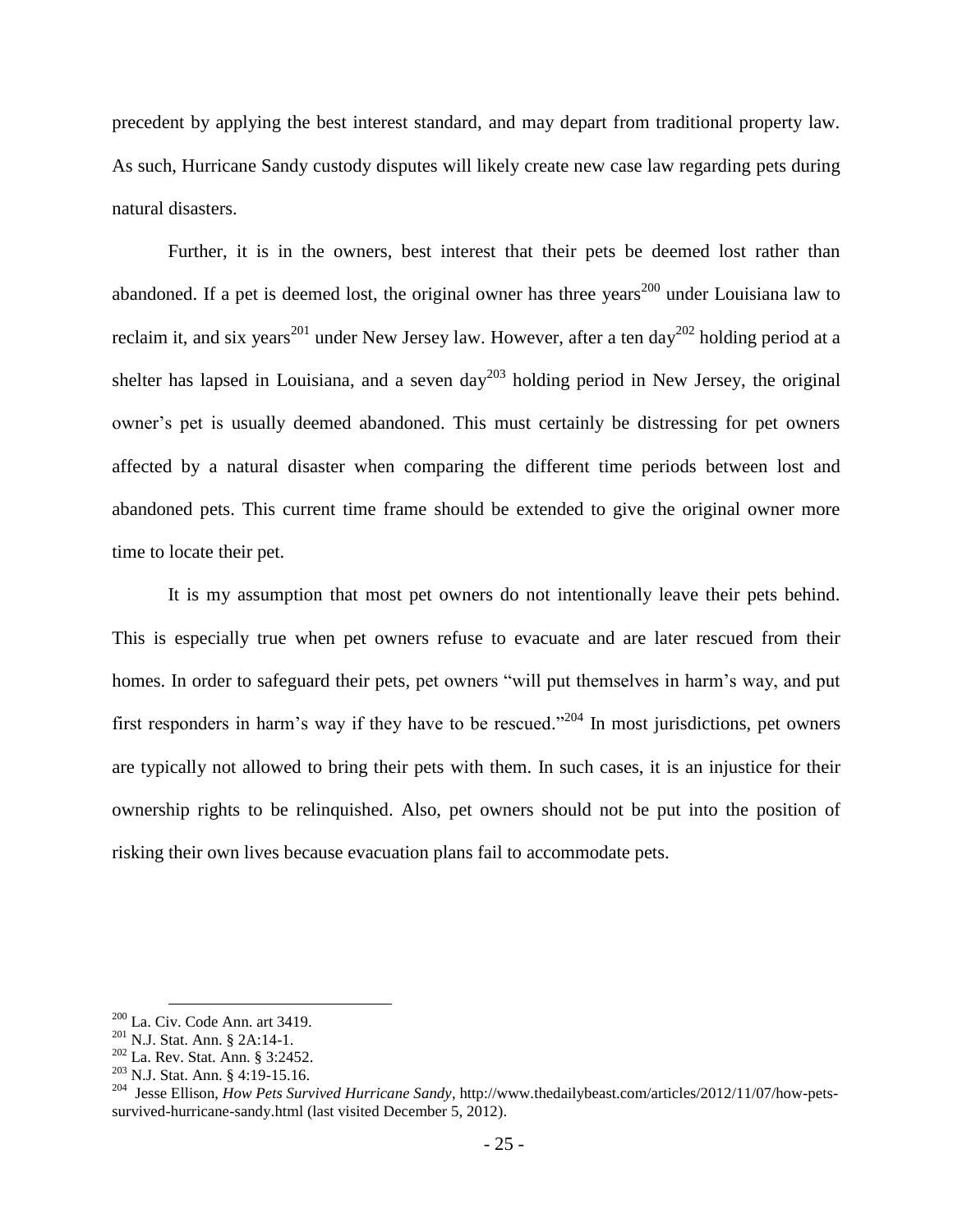Good topic, well argued;

Final Grade: A-

Please see me. I think you should pursue the bill for stronger protection in NJ in the aftermath of Sandy. I will try to help you. It could also prove to be useful to you as a resume enhancer.